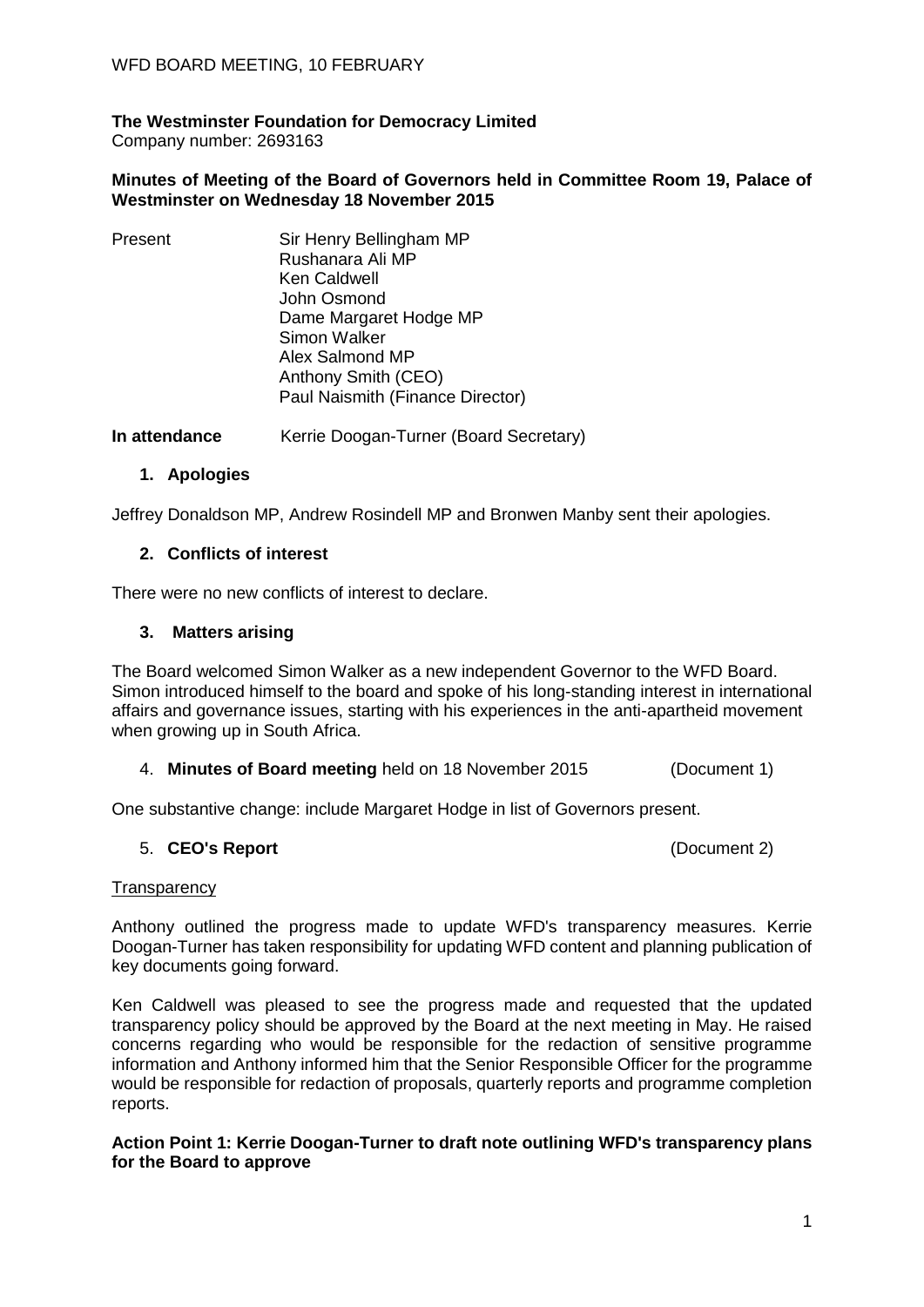#### Venezuela

Anthony reported on his visit to Venezuela last week, which was the first in a three-part engagement between now and the end of March. Anthony said that he thought there was a strong case for looking at a longer-term WFD programme there.

Margaret Hodge raised questions about the other actors already involved. Anthony said that there was no significant support to the National Assembly from other organisations, partly because the major players in the United States (NDI/IRI) could not operate in Venezuela.

#### CPA - International – UK

Anthony outlined his recent meeting with the Secretary General of the Commonwealth Parliamentary Association and suggested there is greater room to strengthen the relationship with WFD. Anthony also said that he was working to strengthen the relationship with CPA UK and would report back to the Board on this.

Rushanara Ali welcomed closer collaboration and exploration of any overlap that exists in countries where both organisations operate. She noted that the styles of working are not exactly the same.

### **Oversight and Performance Monitoring**

6. Quarterly Business plan update (Document 3)

Paul Naismith updated the Board on the progress towards implementation of all programmes. He flagged the issue of underspend that is associated with 2015 being an election year and there being significant restructuring in some party offices.

Paul outlined the importance of keeping WFD funders at the FCO and DFID informed about current levels of spend. His next steps are to explore options for carrying over money into next financial year.

Alex Salmond thought that the delays in spend due to the combination of the UK general election and staffing changes in some of the party offices would be understood by key ministers. There would be greater reputational damage to WFD if they implemented lower quality programmes simply in order to spend their total allocation for the financial year. The Board agreed that the approach to underspend should not be to encourage spending for the sake of meeting the allocation.

Margaret Hodge flagged the significant underspend of the integrated programmes in Kyrgyzstan and Ghana. Paul noted that the programmes had encountered start up delays because of political developments in those countries but he has been through plans with programme teams and is convinced they will now meet their targets.

John Osmond raised concerns about the small number of proposals that have been approved. Anthony explained that an intensive dialogue happens about the viability of a proposal before it is submitted for approval. In most cases WFD already had a presence on the ground, including key networks and relationships, so once a programme is approved it is relatively easy to begin implementation. The examples where significant delays have occurred is when we are opening a programme in a new country.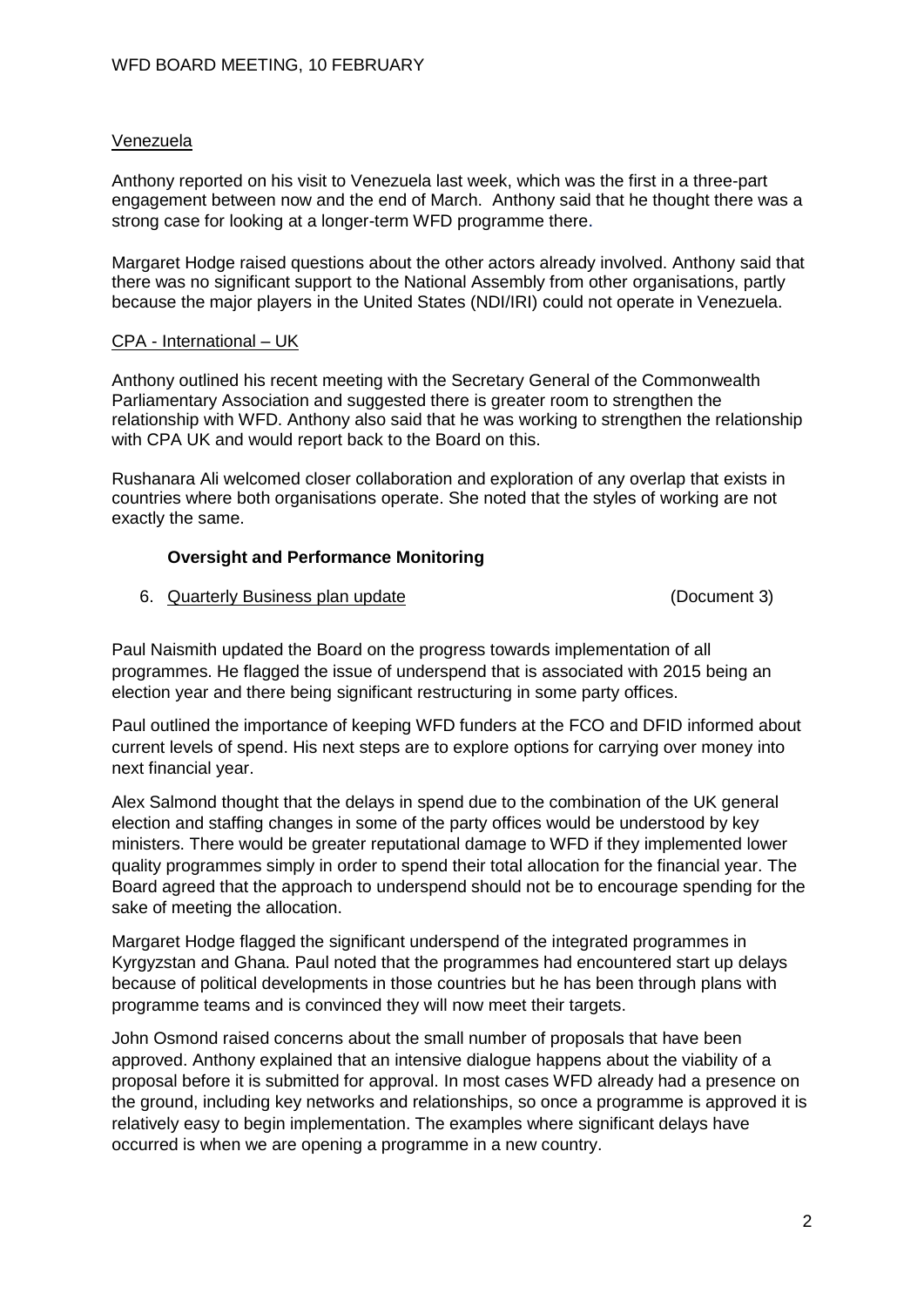Paul noted comments about the format of the Business Plan which he has addressed when drafting the 2016/17 version including a greater emphasis on the budget.

### Risk Management

Anthony flagged two areas that the Board might like to explore regarding the WFD risk management framework: Risk 1 – political engagement and Risk 5 – reputational risks.

#### **Action Point 2: The Board will examine in greater detail the WFD risk appetite at the Board meeting in May.**

#### 7. Summary of Programmes (Document 4)

Margaret Hodge asked for the use of more accessible language in the summary. She also raised concerns regarding the amount of programmes that were still in the design phase and how this can impact on spend. Anthony highlighted how 2015 marked the beginning of the new funding cycle and the decisions on where to operate meant that many programmes were not planned to start until the end of 2015.

John Osmond requested that the summary in future focuses more on flagging to the Board what programmes are experiencing difficulties. He would welcome a traffic light system to help the Board see areas for concern.

### 8. Programme Quality Committee (PQC) (Document 5)

Ken Caldwell reported to the Board on the progress of the PQC. He noted some positive work including the review of the annual strategy process, the research partnership with Oxford University and that the PQC creates a forum for discussing the regional context of where WFD operates. He noted the risks associated with the Rapid Response Fund and warned that it could be in danger of being used as a top up fund.

9. Terms and Conditions Committee (T&C) (Document 6)

Alex Salmond noted the main points from the most recent T&C committee meeting. He welcomed WFD's move to gain Living Wage accreditation, as well as the decision to split performance pay across all levels of the organisation equally. He noted the potential security risks to staff when travelling overseas and stressed the duty of care of WFD.

Ken noted that the PQC have organised for REDR to review the WFD security policy and invited the T&C committee to review the outcome once it has been circulated.

## **Action Point 3: T&C Committee to meet later in 2016 to review WFD security policy.**

## 10. Audit and Risk Committee (ARC) (Document 7)

John Osmond provided an overview of the recent ARC meeting. On Risk, it was noted that concerns had been addressed regarding the sub-risk registers and generally good progress had been made.

John flagged concerns regarding the role of the Board on performance management and approving the annual report and accounts ahead of their submission to Parliament in July. He noted that the next meeting in May does not fit with this schedule. Ken noted that the narrative for the annual report is equally important as the accounts.

The Board AGREED to review and sign off the accounts via email ahead of their submission to Parliament in July.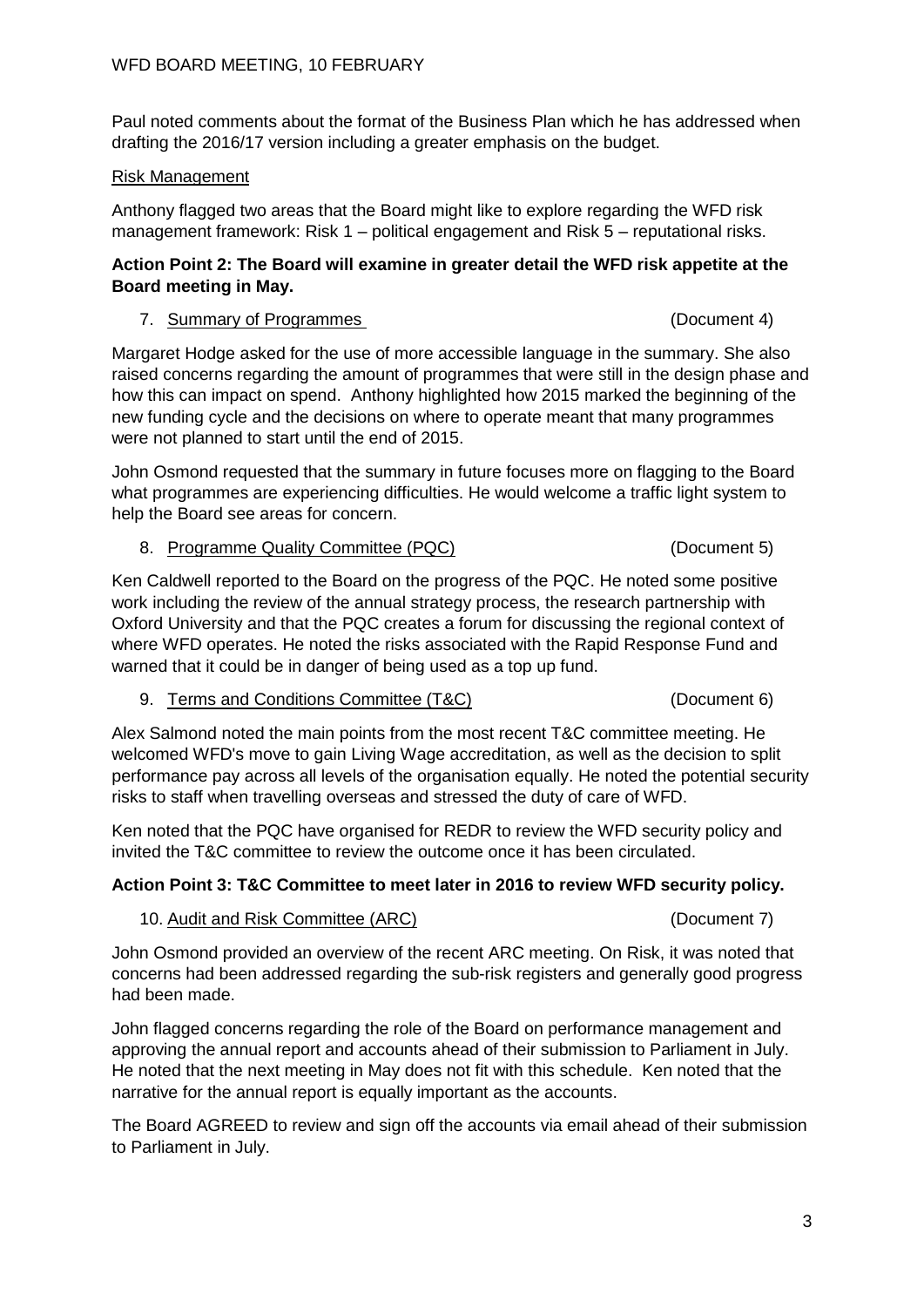4

# WFD BOARD MEETING, 10 FEBRUARY

## **Action Point 4: Anthony to circulate annual report narrative as part of May Board papers for Board approval at 11 May Board meeting.**

# **Governance**

# 11. Draft Business Plan 2016/2017 (Document 8)

Anthony informed the Board that the Business plan format has changed based on recommendations of the internal audit report on performance reporting. The business plan will no longer be updated quarterly as of this year, but instead there would be a separate quarterly performance report which would be very concise and contain a manageable number of key performance indicators.

Ken suggested that the business plan should focus most on what we want to achieve. It should also how we were learning from what works in each programme. The language on WFD's geographic scope should be made consistent throughout the document, and the ambition to secure £2m in additional funding should be set out clearly.

The Board APPROVED the budget for 2016/17, including the reallocation of the resources that had been earmarked for the UKIP programme to the parties in the Multi-Party Office in line with the Board's decision in September.

## **Action Point 5: Anthony to amend the draft business plan in light of the comments made at meeting and circulate by e-mail for Board approval**

12. Delegation of Authority **Example 20** (Document 9)

Anthony presented the draft Delegation of Authority policy that outlines the WFD Board's responsibility and accountability over what the Foundation does.

The Board APPROVED the Delegation of Authority policy.

# 13. <u>Value for Money framework</u> (Document 10)

Anthony outlined WFD's Value for Money framework which demonstrates how WFD can provide assurances on value for money in our operations. It was noted, on recommendation from the ARC committee, that WFD should increase the efforts to capture our measurement indicators.

# **Policy**

# 14. Annual Strategies (Document 11.1-11.8)

Anthony outlined the new process for approving Annual Strategies and noted that it was agreed last year that the Board would take a key role in approving a clear strategic framework for WFD as a whole.

The Board requested more time to review the annual strategies. The Board will discuss in more detail the Annual Strategies at the WFD Board Away Day in April 2016.

In the meantime, the Board was happy to comment on the strategies by e-mail in line with the planned timeframe for comment within WFD and with the FCO and DFID, which will continue as planned.

The Board APPROVED the annual budgets and in principle the annual plans.

# **15. Any other business**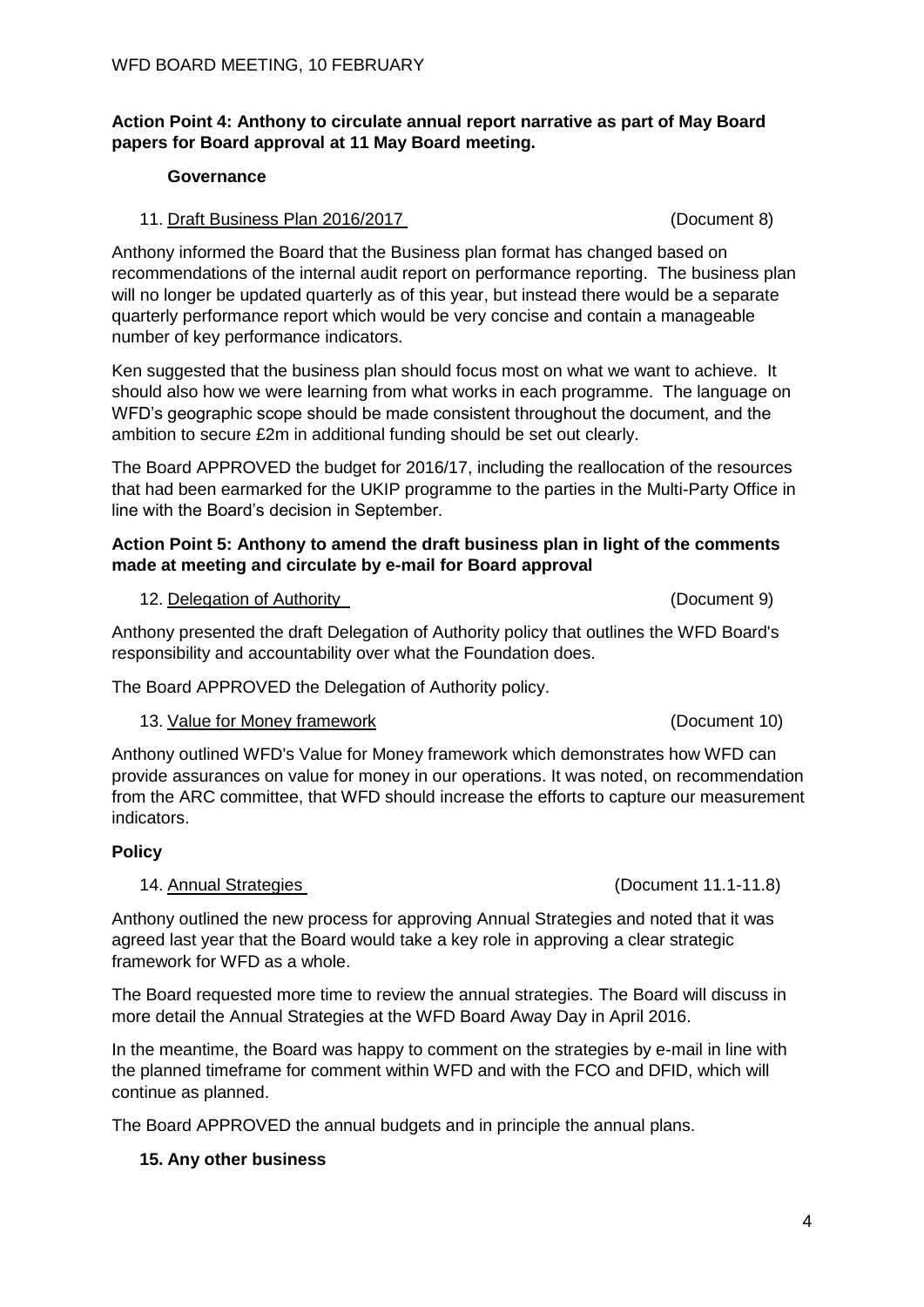None.

## **16. Date of next meeting**

The next board meeting will take place on Wednesday 11 May 2016.

The Board away day is scheduled for Thursday 14 April at 11:00. Simon Walker has kindly provided space at the Institute of Directors for the meeting.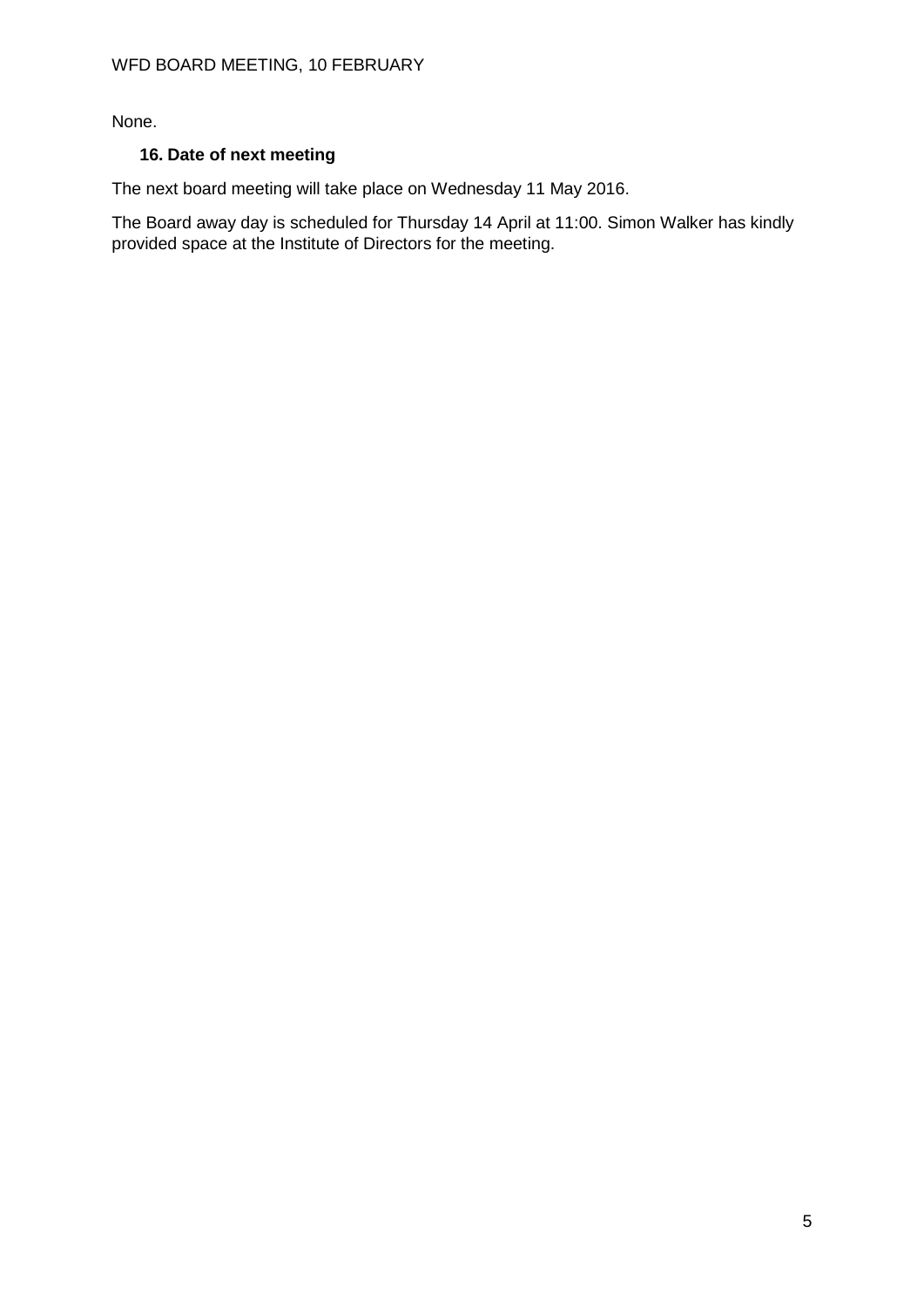#### **The Westminster Foundation for Democracy Limited**

Company number: 2693163

#### **Minutes of Meeting of the Board of Governors held in Room U, Portcullis House, on Wednesday 11 May 2016**

| <b>Present</b> | Sir Henry Bellingham MP (Chair)  |
|----------------|----------------------------------|
|                | Rushanara Ali MP                 |
|                | Ken Caldwell                     |
|                | Jeffrey Donaldson MP             |
|                | Rt Hon Dame Margaret Hodge MP    |
|                | <b>Bronwen Manby</b>             |
|                | John Osmond                      |
|                | Andrew Rosindell MP              |
|                | Rt Hon Alex Salmond MP           |
|                | Simon Walker                     |
|                | Anthony Smith (CEO)              |
|                | Paul Naismith (Finance Director) |
|                |                                  |

**In attendance Kerrie Doogan-Turner (Board Secretary)** Alex Stevenson (Head of Communications) Graeme Ramshaw (Director of Research and Evaluation) Dina Melhem (Regional Director, Europe and Asia) Oliver Bennett (House of Commons Clerk)

#### **1. Apologies**

There were no apologies for absence.

#### **2. Conflicts of interest**

There were no new conflicts of interest to declare.

#### **3. Matters arising**

The Board noted that the action points from the previous meeting would be addressed today. An additional action point from September 2015 on the Business Development Strategy was still being implemented.

**Minutes of Board meeting** held on 11 February 2016 (Document 1)

The Board approved the minutes for the record for February 2016.

#### **Update items**

#### **4. CEO's Report** (Document 2)

Anthony Smith updated the Board on the progress made against the action points from the April away day. The Transparency policy and the review of the risk appetite feature on the agenda. The only outstanding point is setting a final date for the Terms and Conditions Committee to meet, however there is scope to arrange this before the summer recess. The Annual Report narrative has been provided in draft format for the Board to comment on. The amended business plan has been circulated for comment.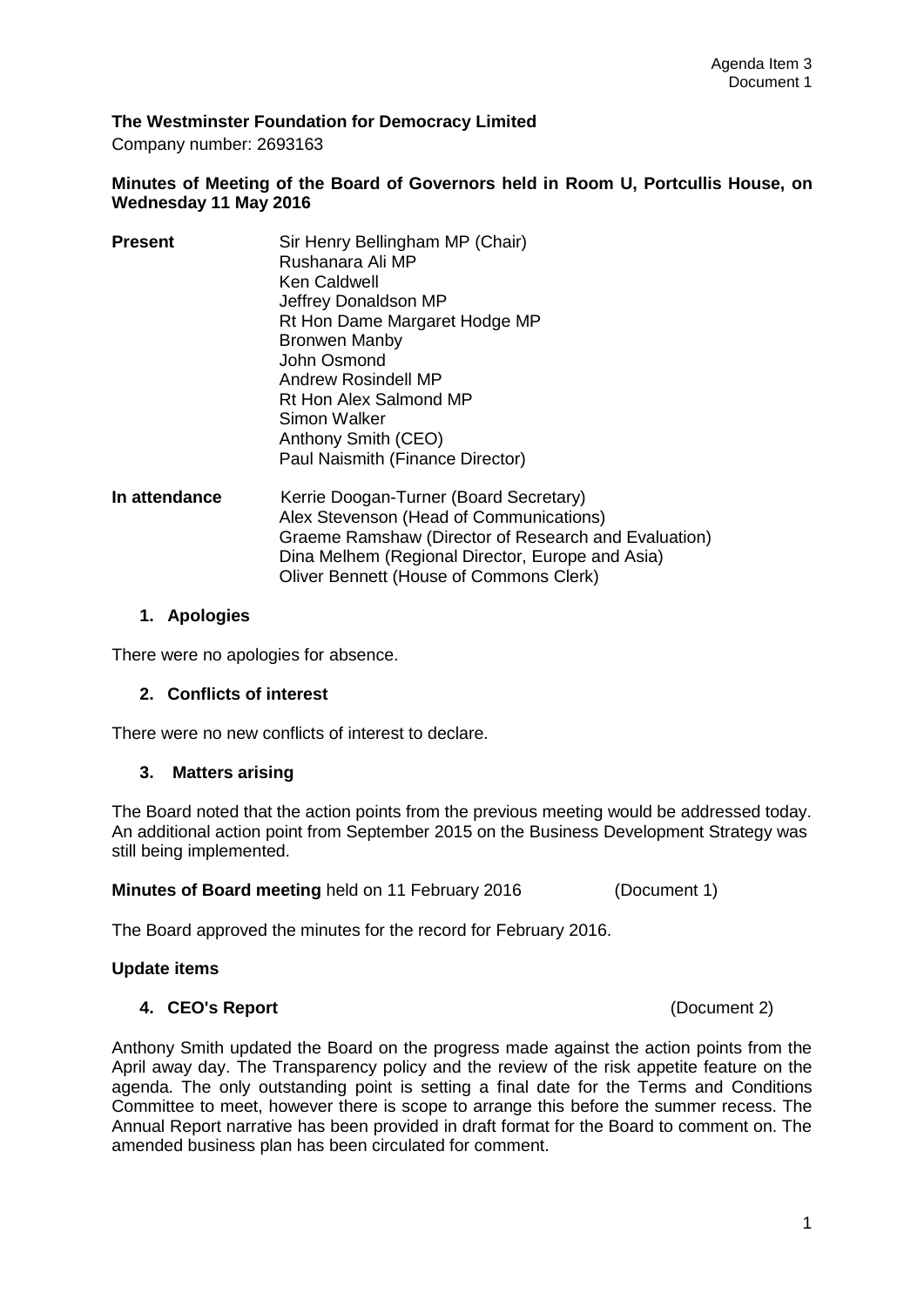• On the engagement of parliamentarians Anthony noted the recent efforts of WFD to implement a new strategy, but welcomed suggestions from MPs on how best to achieve this. The Board welcomed Anthony's suggestion about WFD providing targeted briefings to MPs ahead of debates, or where there is clear synergy with WFD's work. However, the Board warned about the amount of resources such briefings would require and recommended an extremely targeted approach. The Board concluded that WFD should continue to monitor and target communications to parliament. The Board suggested broadening requests for engagement to include select committee and APPG members and not just the Chairs of the groups. The Board suggested organising an information event on WFD in parliament, and offered support in circulating information to MPs in their respective parties.

#### **Action point 1: WFD to organise parliamentary event to promote our work with parliamentarians.**

- On the allocation of additional resources, the Board welcomed the increased spend on research programmes, but requested more information on the types of programme this would include. Anthony informed the Board of the key areas WFD was looking to pursue: women's political empowerment, the cost of politics, tolerance across the MENA region, political parties in the MENA region and Decentralisation across Asia were areas flagged. Margaret Hodge cautioned against extra spending on monitoring and evaluation of WFD programming.
- On the Annual Report narrative, Ken Caldwell offered further advice and support to WFD staff on what works most effectively. Ken noted that the key achievements from 2015-2016 have not been emphasised clearly enough.

#### **Action Point 2: WFD to re-draft annual report narrative for Board comment based on suggestions for improvement outlined.**

## **Oversight and Performance Monitoring**

#### **5. Quarterly progress report**

#### WFD results framework

Following up on Away Day discussion, Graeme Ramshaw, Director of Research and Evaluation, and Alex Stevenson, Head of Communications, explained the design of our results framework and how it relates to real impact on the ground.

- Graeme noted the complexity of the political environments that WFD works in which make tracking progress difficult for any organisation. WFD's approach is to develop indicators for each programme that show the level of progress being made so we are assessed on the direction of travel and rate of progress, not against an unrealistic absolute standard of effective democratic practice.
- Alex expanded on this point explaining the importance of stories of change that would illustrate the impact that WFD programmes can have on the ground, connecting citizen beneficiaries to the work we do in parliaments and with political parties.

The attached note summarises WFD's approach to measuring progress.

#### Board progress report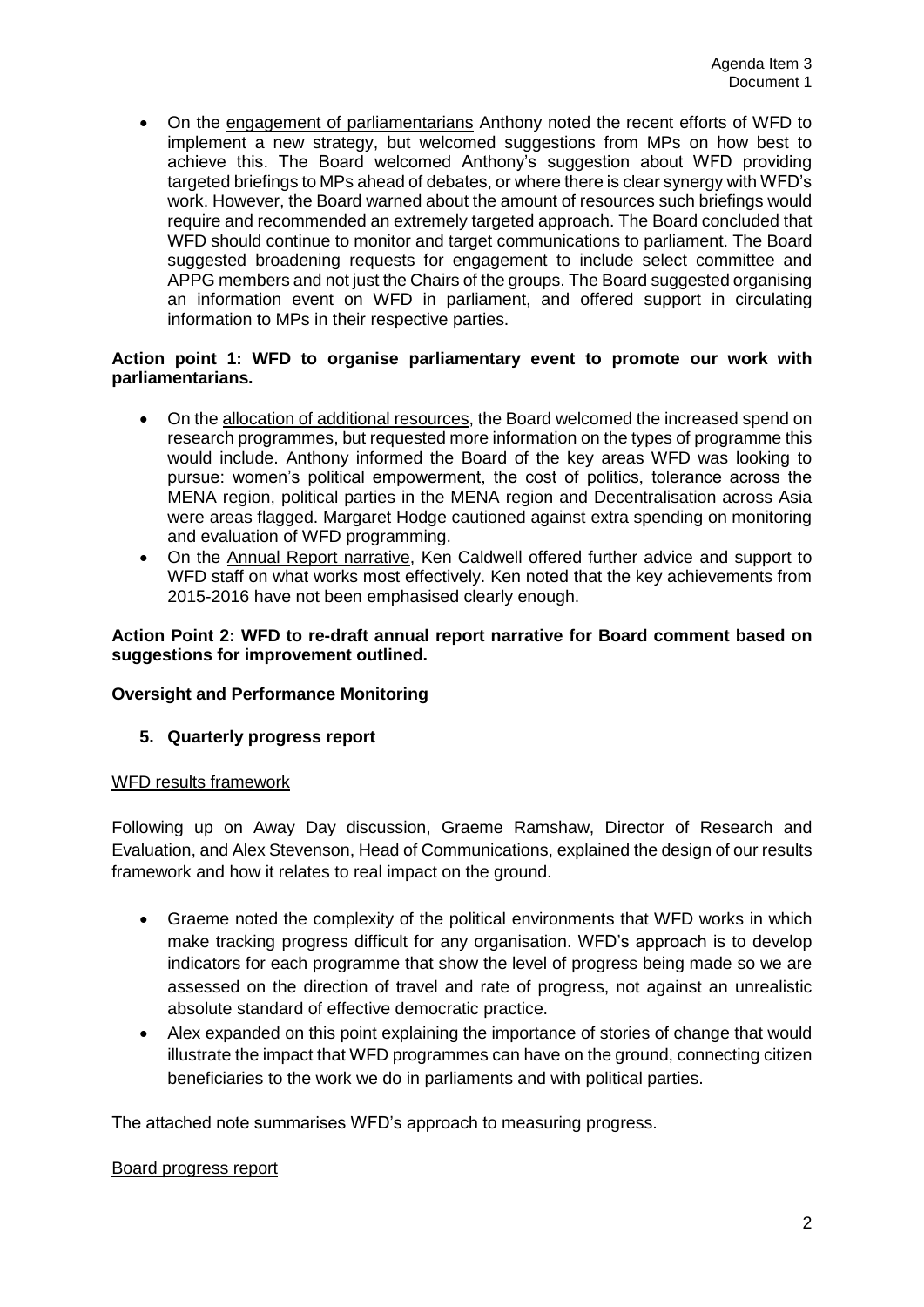On the progress against performance targets, Anthony explained the shift towards graphics that capture key performance indicators. He noted that this was to give the Board an idea of how the data could be presented since there was minimal performance data available at this stage in the financial year.

- Bronwen Manby questioned the definition of "performance" and whether it relates to spending, committing money or impact of the individual programmes.
- Anthony and Paul offered to fix one to one meetings with some Board members and then consult others on their views before finalising the format.

## **Action Point 3: Anthony and Paul to revise Board progress report and submit to Governors in advance of September Board meeting.**

## Budget implementation

*For approval:*

*Allocation of additional FCO resources (document 3a)*

Anthony outlined to the Board WFD's plans to allocate the additional resources being provided by the FCO. He noted the unusual position of being able also to reallocate the underspend from the previous financial year, which DFID has allowed WFD to retain. The Board approved the reallocation on the basis that a revised budget would be circulated shortly.

On the underspend, Governors agreed to stick with the Short formula for allocation this year, but many Governors were in favour of introducing a bid system in future, if an underspend occured again. This would allow the political parties in the Multi-Party Office to get more involved in WFD's work and reduce the burden on the larger parties to deliver more programmes effectively without additional human resources.

## **Action Point 4: Anthony Smith to recirculate budget highlighting the allocation of additional resources.**

## **6. Risk Management**

The Board reviewed the high level risks, paying particular attention to the Board's risk appetite, which had last been reviewed in 2013. Paul noted that the revised draft risk appetite statement reflected recent discussion in the Board on political, financial and security risks.

The Board welcomed the review of the risk appetite and was happy with the proposed text with the exception of the risk on corruption (F-H), where Governors wanted to ensure that the language on our policy of zero tolerance of corruption did not imply that we would only operate in countries with zero risk of corruption since this would require us to stop virtually all of our programmes. They requested Paul and Anthony to provide some additional text to clarify this.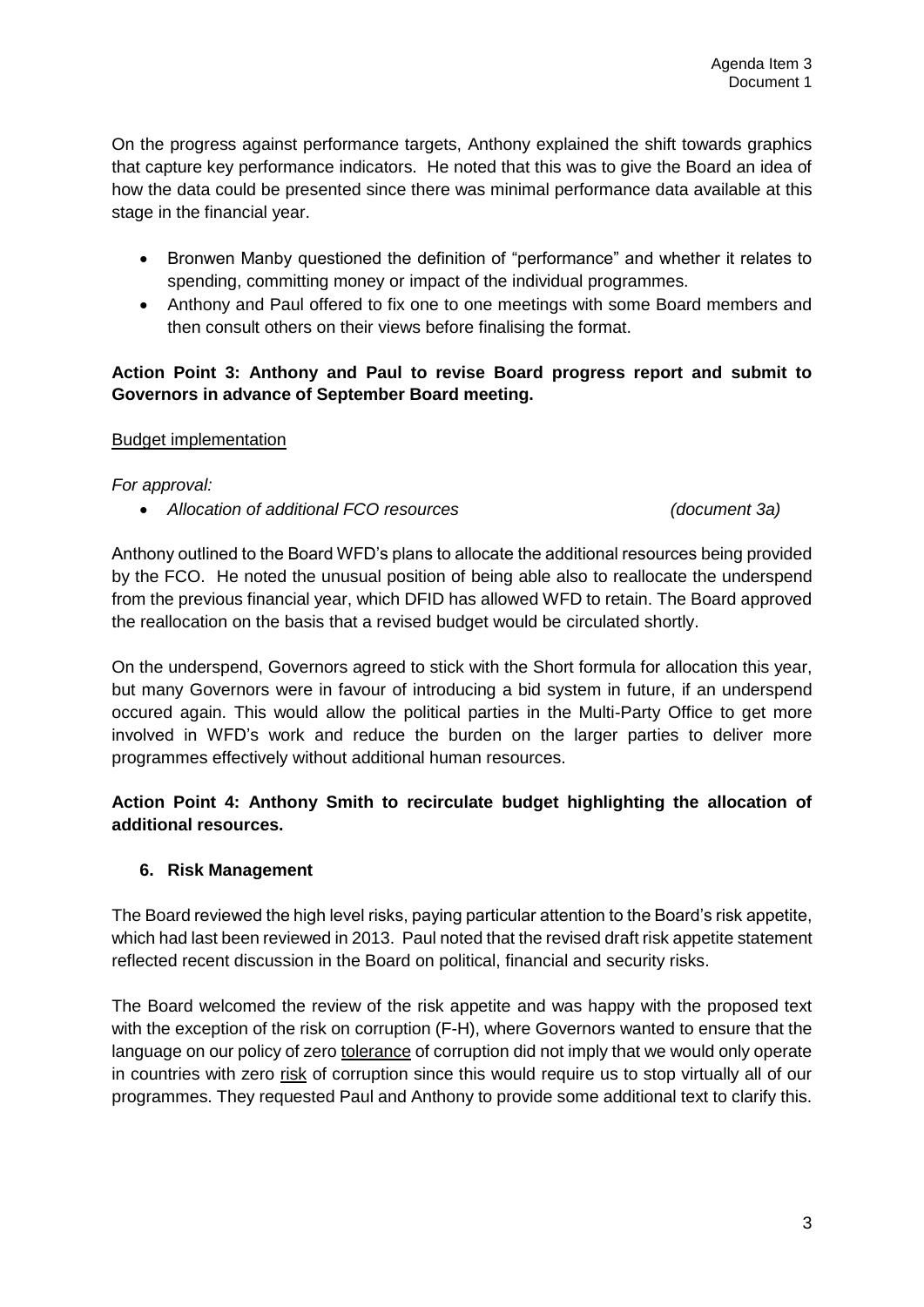#### **7. Summary of programmes** (Document 5)

The revised summary of programmes was welcomed by the Board; however additional explanation of the rating system would be useful in the future.

### **8. Report of Audit and Risk Assurance Committee (ARC)** (Document 6)

John Osmond reported back from the previous ARC meeting, noting the four internal audit reports on (i) the development of the programme manual, (ii) safety and security procedures, (iii) performance monitoring and (iv) the first ever audit of an overseas office, which was encouraging. John noted the follow up work required and would write to the Programme Quality Committee and Terms and Conditions Committee to draw their attention to the relevant reports (done).

#### **Governance**

#### **9. Transparency Policy** (For adoption)

The Board approved the policy, subject to minor adjustments in language.

#### **10. Cooperation with CPA UK**

Anthony provided the Board with information about the protocol that has been developed for cooperation with CPA UK, and noted willingness of both Chair and Deputy Chair to meet their WFD counterparts to discuss future cooperation.

#### **Policy**

#### **11. Burma**

Dina Melhem, Regional Director for Asia and MENA, presented WFD's plans for new programming in Burma, including through a potential grant from DFID. She was joined by Oliver Bennett, House of Commons Clerk who was seconded to the Burmese Parliament for two years.

Dina outlined the findings from the assessment visit she conducted in March 2016 with WFD's Director of Programmes. She noted the historic opportunity to support the major transformation in Burma. WFD's plans had been developed with the House of Commons, building on the very positive experience from the secondment of a Clerk to the parliament. There was a clear need, and appetite, for a combined UK approach bringing together the expertise of the House of Commons with WFD's wider programme implementation. Oliver explained the background to his secondment, the extent to which he was able to build trust with his Burmese colleagues, and the continuing need for extensive capacity-building in the parliament.

The Board welcomed the opportunity for programming in Burma, and supported the development of the planned programme. In the discussion they raised a number of issues that would be important to tackle, notably the way in which the new government dealt with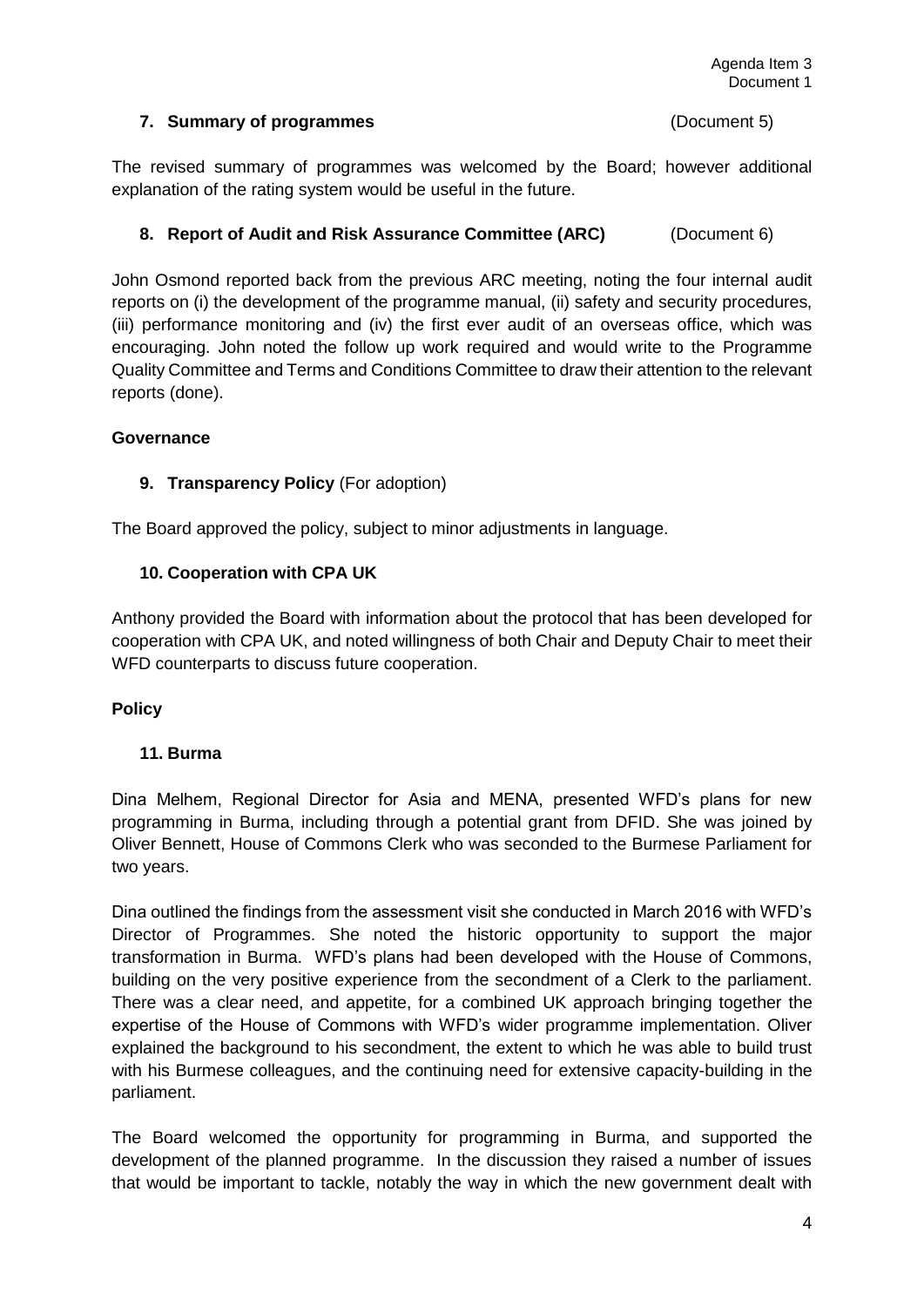inclusion of ethnic minorities. Dina noted that by working with different state legislatures, that often have a higher proportion of ethnic minorities, WFD would have the opportunity to address these issues. Dina added that David Thirlby, Senior Programme Manager for Asia, was currently conducting an assessment of two states with a high minority population. Oliver noted the difficulty he experienced when he began his secondment, as he was perceived as an outsider, it was only by demonstrating his impartiality over time that he was allowed to work with the committees. He added that these issues will be raised naturally as the parliament improves its other functions, for example in his time in Burma, he supported the development of a research briefing on the Rohingya issue.

The Board asked about the number of democracy-strengthening organisations that are active in Burma. Dina agreed that there were a lot but that there remained several niches that WFD would work in. She also noted the appetite for the UK experience. Alex Salmond suggested the experience of the Scottish Parliament, and its historic relationship with Burma should be utilised. Andrew Rosindell referenced the importance of pressing for Burma to join the Commonwealth.

Rushanara Ali and Margaret Hodge informed the Board of their plans to visit Burma in September and welcomed opportunities for liaising with the WFD programmes.

## **12. Any other business**

Given the long gap until the September Board meeting, Henry Bellingham suggested an update bulletin from Anthony to the Board before the summer recess.

## **13. Date of next meeting**

14 September 23 November (NB this is the new date)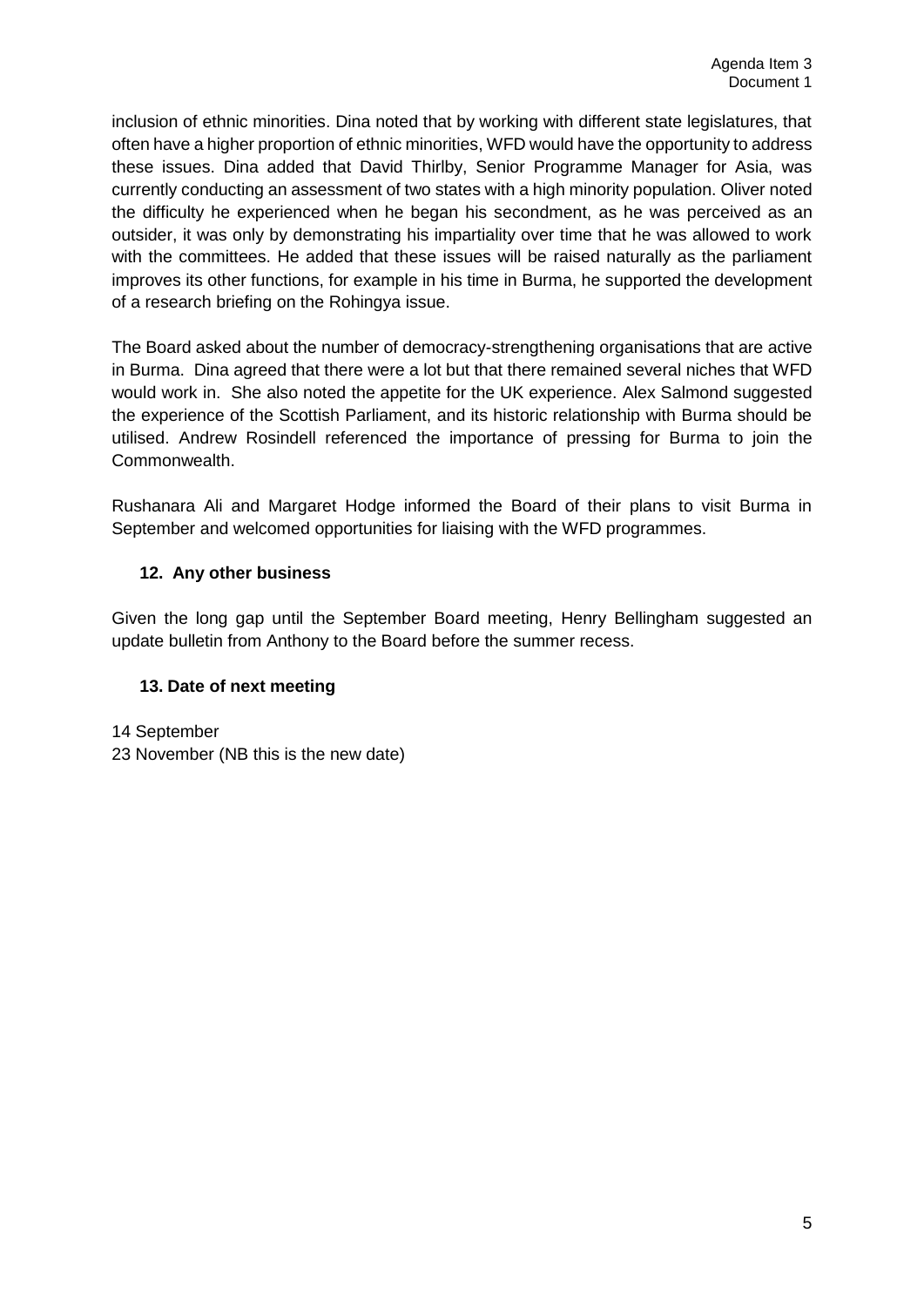## **The Westminster Foundation for Democracy Limited**

Company number: 2693163

#### **Minutes of Meeting of the Board of Governors held in the Boothroyd room, Portcullis House, on Wednesday 14 September 2016**

| <b>Present</b> | Sir Henry Bellingham MP (Chair)                                                |
|----------------|--------------------------------------------------------------------------------|
|                | Sir Jeffrey Donaldson MP                                                       |
|                | <b>Bronwen Manby</b>                                                           |
|                | John Osmond                                                                    |
|                | Andrew Rosindell MP                                                            |
|                | Rt. Hon Alex Salmond MP                                                        |
|                | Simon Walker                                                                   |
|                | Anthony Smith (CEO)                                                            |
|                | Paul Naismith (Finance Director)                                               |
| In attendance  | Kerrie Doogan-Turner (Board Secretary)                                         |
|                | Julie Scott (Head of Gulf Team, Middle East and North Africa Directorate, FCO) |
|                | (Bahrain Desk Officer)                                                         |
|                | Tom Pember-Finn (Desk Officer, Egypt Team, North Africa Joint Unit)            |
|                |                                                                                |

#### **1. Apologies**

Rushanara Ali MP, Rt. Hon Dame Margaret Hodge MP and Ken Caldwell sent their apologies.

#### **2. Conflicts of interest**

There were no new conflicts of interest to declare.

#### **3. Matters arising**

On behalf of the Board, Sir Henry Bellingham congratulated Sir Jeffrey Donaldson on his knighthood.

Anthony Smith informed the Board of the progress made against the action points from the last Board meeting and Board Away day. Regarding action point 1, plans for events in Westminster and the devolved assemblies are underway.

Anthony provided an update on how WFD's new information systems (SharePoint) will assist in identifying gaps in WFD's work and how this will contribute to meeting strategic objectives.

#### **Minutes of Board meeting** held on 11 May 2016 (Document 1)

The Board approved the minutes for the record for 11 May 2016.

#### **Update items**

#### **4. CEO's Report** (Document 2)

Anthony Smith reflected on his second year as CEO at WFD by flagging positive change that occurred including the greater cohesion that exists within the organisation today, the secure funding position WFD is in and how relevant our work is in light of Brexit.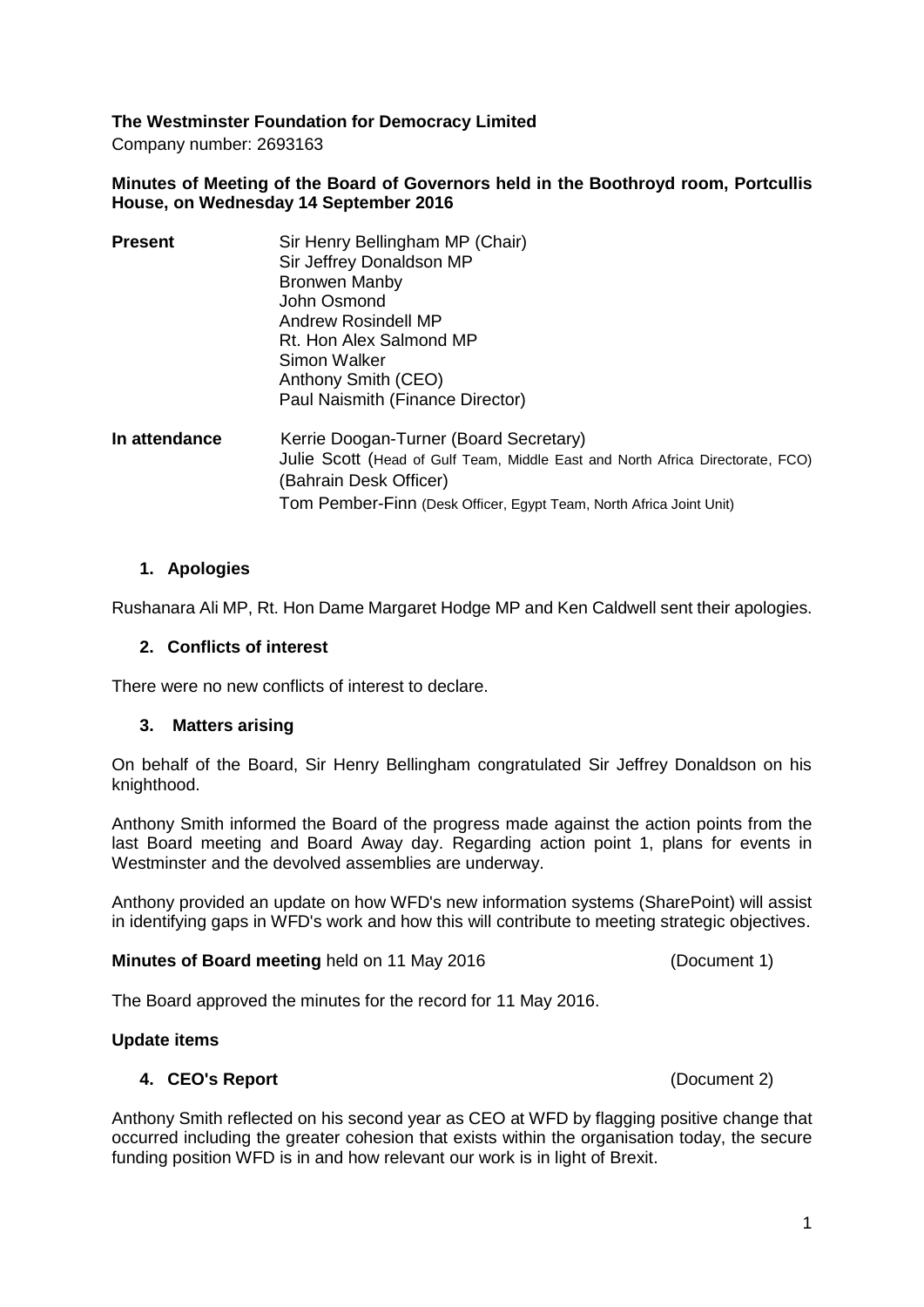He also noted the potential challenges the organisation could face over the coming year, including the change in Government and the impact this has on engagement. The challenges of capturing and describing the impact of WFD's work on the ground, as well as the problems posed by expansion and growth are also relevant.

Anthony added that this provided WFD with an opportunity to make a statement about WFD's vision with the Government and within the broader democracy strengthening community, including expanding WFD's election portfolio.

The Board agreed to send a cross-party letter to new Ministers about WFD's work, with many Governors commenting that the timing provided a real opportunity to promote WFD's offer and relevance to good governance.

### **ACTION POINT 1 – Anthony Smith to draft letter for Ministers on behalf of WFD's Board of Governors.**

### **Oversight and Performance Monitoring**

### **5. Quarterly progress report**

Anthony Smith and Paul Naismith presented the quarterly progress report noting the revisions to the format that include a small number of graphics that capture key issues:

- The target of £9million spend has been achieved for this financial year. Financial agreements with DFID and FCO have secured core revenue for next year. For thirdparty funding pipeline estimates of good prospects are being watched.
- After the first four months of the year the level of spend is trailing under where we expected implying there will be an intense final quarter.
- On overheads, two corporate staff have been added to address growth needs, with further additions made in the number of delivery staff. The percentage compared to the total revenue is going in right direction.
- The programme summary flags whether programmes are performing in line with expectations. Anthony noted that the number of programmes receiving green ratings has increased, whilst those with amber rated programmes have steps in hand to tackle issues.
- Updates were provided on WFD communications, with specific reference to stakeholder engagement and demonstrating what we are doing and providing examples of how we make a difference.

Bronwen Manby flagged concerns about the level of political party spend. She also noted that lower staff percentages can have a negative impact on the quality of programmes.

Bronwen sought clarification regarding the 26% of programmes designated on the communications update slide. Anthony confirmed that the programmes received a separate communications rating outside of the overall programme rating.

John Osmond noted that the progress report should provide the Board with a level of information to scrutinise and challenge the management of WFD. He flagged that information on quality, delivery, cost and people should be measured but raised concerns that this version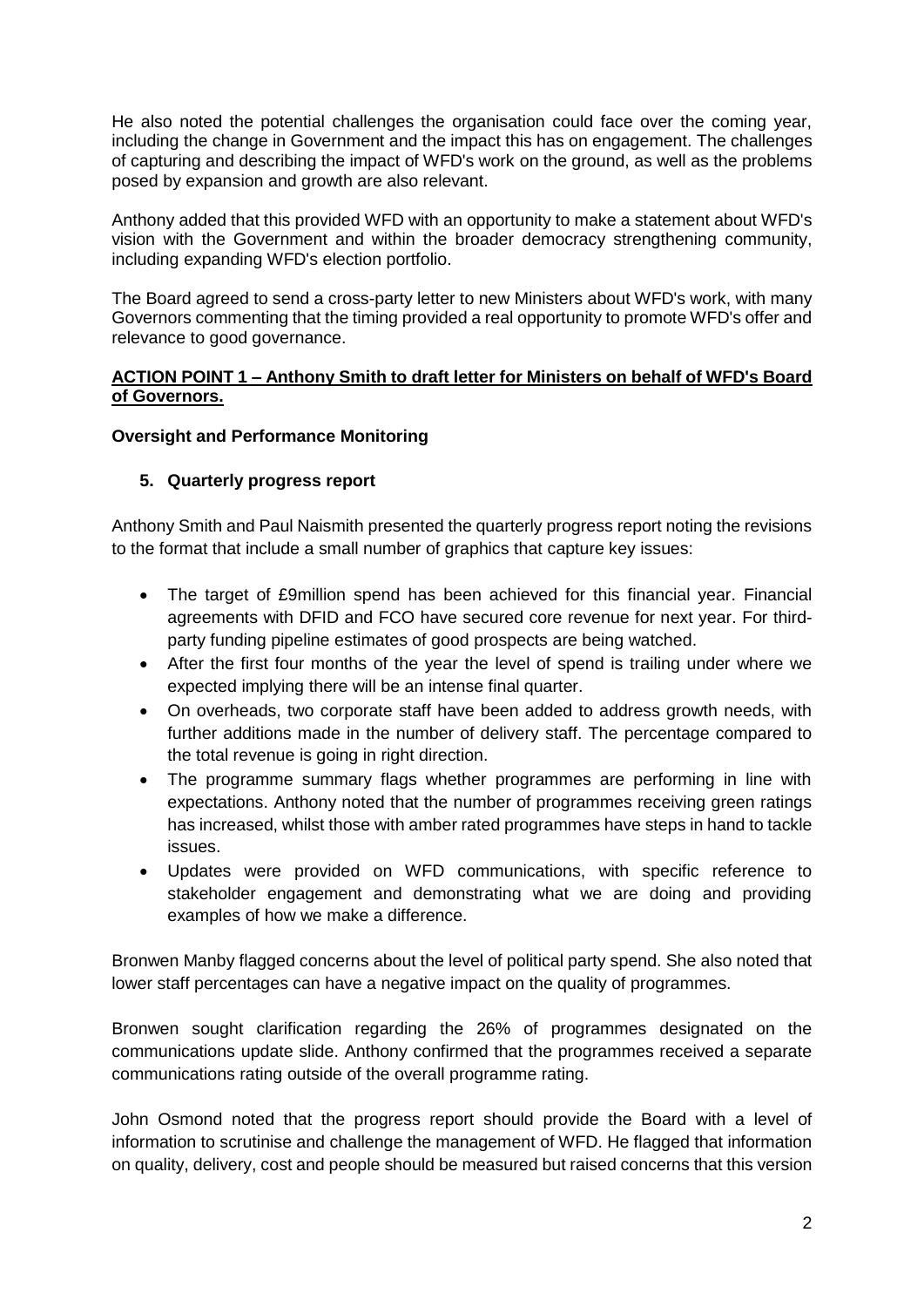does not assist the Board to measure against key performance indicators. He requested that the management accounts were circulated to the Board. Anthony added that he is happy to include more information and circulate the management accounts.

## **Action point 2: Paul and Anthony to take early action to review spending plans and inform the Board, FCO and DFID of any likely underspend.**

## **6. Risk Management**

Anthony flagged 'risk one' on reputational damage and 'risk three' on internal coherence for discussion. Regarding reputational damage, the change in Government was noted as an area for concern, but the Board agreed that the letter to Ministers should help mitigate any concerns.

On internal coherence, Anthony added that whilst improvements have occurred this is an area that requires continued efforts from both parliamentary and political party teams to continue working together in an effective manner. Taking forward the integrated programme concept has helped to address this issue but progress can still be made.

## **7. Summary of programmes**

A summary of programmes compiled through the quarterly monitoring and evaluation reports provided a brief overview of each programme for the Board of Governors for information.

John Osmond thought it was a very useful document, but questioned some programmes absent from the summary and reflected that the Pakistan programme has always been rated red or amber and has not achieved the buy in needed from recipients. Anthony provided reassurances that this rating was related to events like the registration law for INGOs and added that he had just returned from a successful trip meeting key stakeholders in Pakistan.

Jeffrey Donaldson questioned the absence of Burma/Myanmar to which Anthony assured that the contract was still being finalised with DFID and that the first quarterly update would be received in November.

## **8. Report of Audit and Risk Assurance Committee**

John Osmond reported on the most recent Audit and Risk Committee meeting which had focused on finalising the annual report and accounts. The committee continue to conclude internal actions from internal audit reports and are reasonably confident they can clear the list.

The Board should note the planned internal audit reports planned for this year will include a continued assessment of overseas offices, reviewing business continuity and looking at tenders and contracts

Simon Walker will become a member of the Audit and Risk Committee.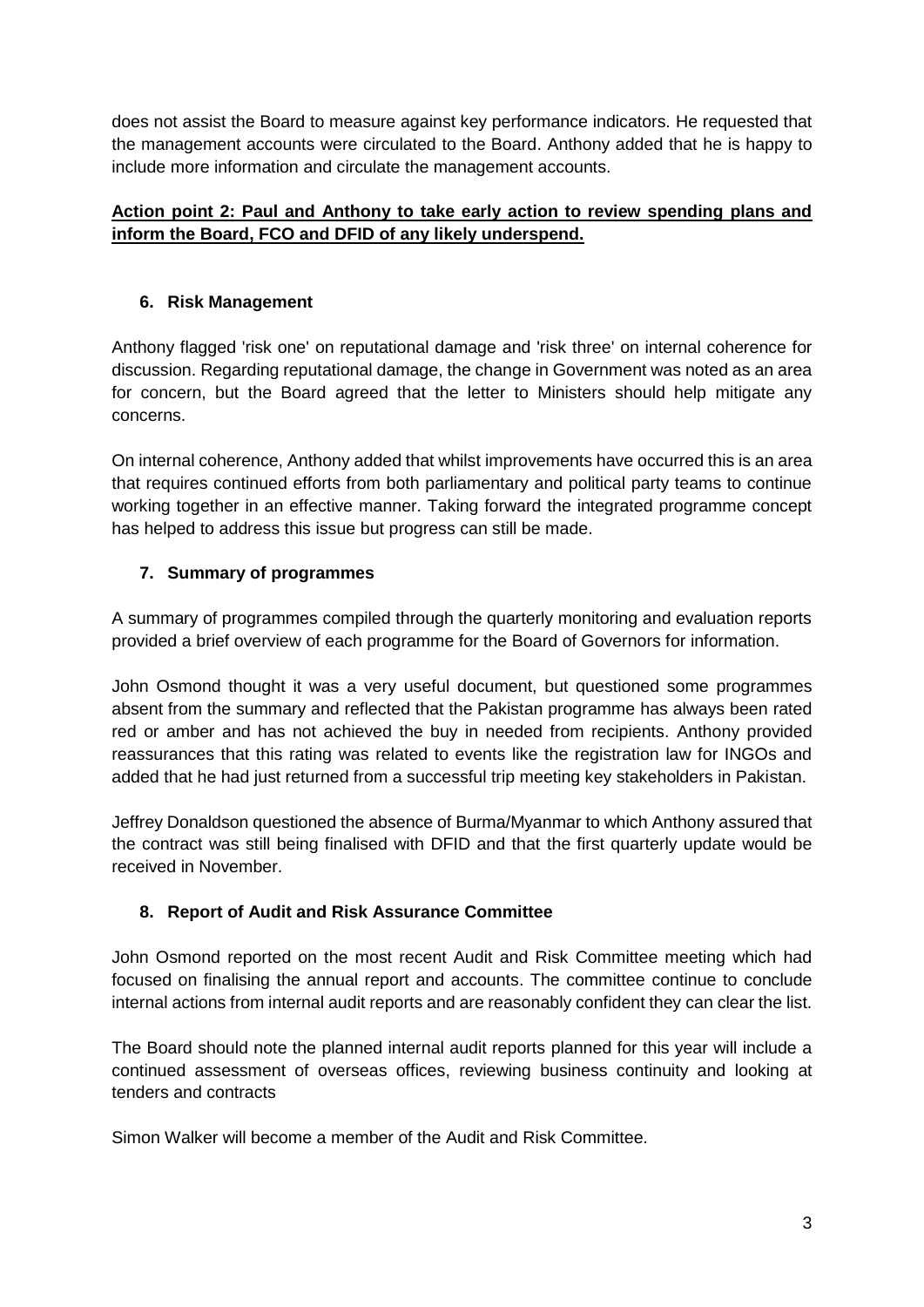## **Policy**

## **9. WFD Gender Policy**

Anthony notified the Board of the internal review undertaken on WFD's approach to gender which highlighted a lack of clear policy concerning gender sensitivity across all programmes. The broad outline of the review was to strengthen the focus on programmes that tackle women's representation.

Steps outlined included agreement on a WFD wide vision, developing a range of approaches to include more gender sensitive programming and the recruitment of an additional gender advisor. Anthony welcomed Board support for a more rigorous and coherent approach to addressing gender issues.

- Bronwen Manby fully supported the suggestion of having a written document and questioned how it would be applied to discussions in countries like Bahrain for example. She added that this doesn't mean WFD should not engage in such areas, but noted that there are contexts where it is difficult to push gender equality.
- Alex Salmond M.P. referenced the SNP party programme 'Women in politics in the MENA region' noting that his colleague, Tasmina Ahmed-Sheik M.P. had a positive experience engaging with the programme and would have a lot to offer in this area.
- John Osmond was also very supportive of this initiative, but flagged concerns around defining the ambition and tracking progress of this work.
- Anthony added that the policy will ensure that WFD asks about the impact on women's empowerment when making decisions about programming and the context for women. The policy will be calibrated to focus on visible contribution to women's empowerment in contexts where the number of women parliamentarians are low.

## **10. Bahrain, Kosovo, Egypt**

Julie Scott, Gulf Team Leader from the Foreign and Commonwealth Office and the Desk Officers for Bahrain and Egypt were invited to provide insight for the Board on the need for parliamentary strengthening support in Bahrain and Egypt. The Kosovo programme was also outlined.

## **Bahrain**

The FCO team leader advised that, despite the recent political crackdown, there was continuing support for reform in Bahrain and that the WFD programme should continue. The Board agreed.

Julie Scott argued that stability in the gulf is crucial for UK foreign policy. She added that the UK is able to express concerns when we have them, but should have a presence in country to support reforms.

Regarding the recent political crackdown, she added that the FCO does not fully understand the motivations of the Bahraini government at this moment in time, but is working hard to get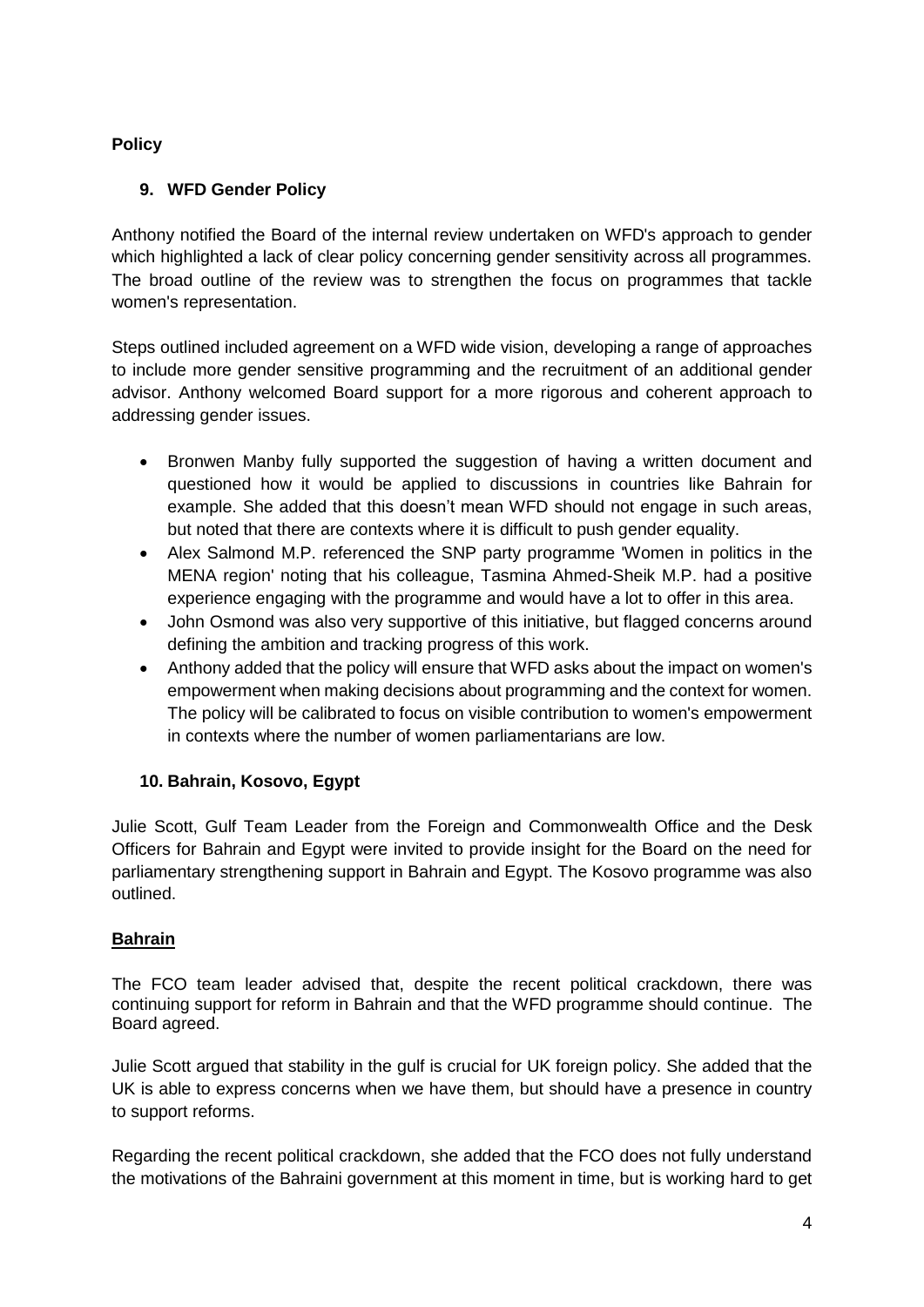to the bottom of how the situation has arisen. However, while the political will exists the UK should try to work on reforms there ahead of the 2018 scheduled elections. The FCO have funded activity in Bahrain through the CSSF including supporting work on independent oversight mechanisms and with the police.

- Bronwen Manby asked what we know about the makeup of the parliament itself and whether it contains independent voices. Adding that we would want to see all different elements of society represented in parliamentary groupings. Anthony responded noting that the programme will work with parliamentary staff to develop their technical skills. work later to build independent voice of parliament
- John Osmond questioned the risk the exposure will give to WFD. Anthony recognised the strong Bahraini opposition community in the UK, adding that monitoring of this criticism will be key.
- Bronwen flagged the broader reputational risk associated with human rights abuses taken place in the country. It would be useful to develop red lines on human rights issues and have an exit strategy planned deciding what action would need to happen for it to be activated.

## **Kosovo**

Anthony described the innovative nature of the new FCO-funded programme in Kosovo, outlining how it will tackle long-standing problems with the entire political system. The programme will involve a flexible approach to political party support. The Board welcomed this and hoped that it would be possible to use this model in other countries or regions.

- Simon Walker expressed his support and referred to his experience in Kosovo ten years ago where he found partners to be very receptive and interested.
- Bronwen Manby added that the programme seems very interesting, especially the model. She stressed that the learning should be taken forward from this project in designing other programmes.

## **Egypt**

The FCO desk officer noted the continuing political evolution in Egypt and the case for some cautious re-engagement by WFD, not least because of the strategic importance of the country. The Board agreed and asked us to discuss options with the Embassy.

- Sir Jeffrey Donaldson referenced his experience in Egypt through his role as UK trade envoy. He noted his relationship with the parliament and ambassador in Cairo and how they were keen for WFD to engage in the country.
- Alex Salmond expressed his support and agreed with Sir Jeffrey Donaldson. He referenced the SNP office work with women in the MENA region and added that it is not possible to ignore Egypt.
- John Osmond noted previous Labour Party involvement in Egypt and the current work by Global Partners, suggesting the possibility of collaboration.
- Sir Henry Bellingham thanked the representatives from the FCO for participating in the discussion.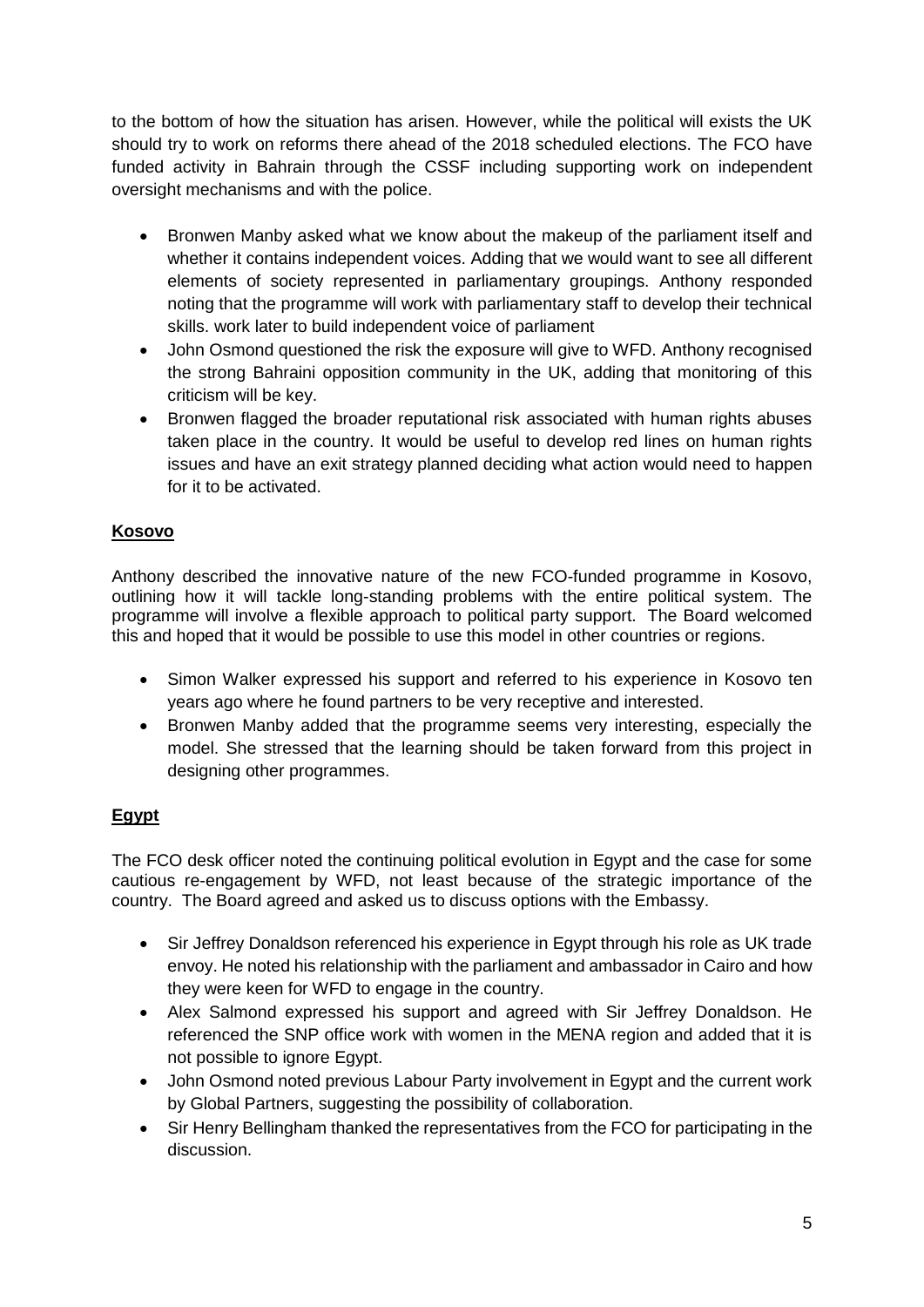## **11. Cost of Politics programme**

Anthony updated the Board on the Cost of Politics research programme noting the successful launch event that took place in July. The research highlights the day to day costs MPs face from their decision to stand, the cost of running an election campaign to sitting as an MP and the connections these have with corruption.

Next steps for the programme will include a regional meeting in West Africa and the development of more case studies. Teams will also focus on how we can incorporate the findings into our own programming, as well as collaborate with donors who focus on corrupt practices and encourage them to evaluate the whole system.

### **Governance**

### **12. Business development strategy**

The Board agreed the new business development strategy with one amendment, namely to leave room for securing resources from foundations, who might be more open to funding sister party work than Government donors would be.

### **13. Any other business**

- Anthony informed the Board that there had been three freedom of information requests that focused on the provision of recruitment and office services.
- Anthony informed the Board of WFD's membership to the European Partnership for Democracy, a group of organisations with an office in Brussels well plugged in to the European Commission that will provide an opportunity for WFD to remain competitive regarding European funding opportunities.
- John Osmond noted that Sir Henry Bellingham and Andrew Rosindell's terms have expired but they remain directors. Anthony informed that the re-appointment as governors is still pending with the FCO.
- Sir Henry Bellingham informed the Board that Alex Salmond had notified him that this will be his last board meeting. Sir Henry Bellingham expressed thanks to Alex for his participation on the Board and contributing his wealth of experience.

## **14. Date of next meeting**

23 November (NB this is the new date)

#### 2017 Dates

Wednesday 22 February Wednesday 7 June Wednesday 13 September Wednesday 29 November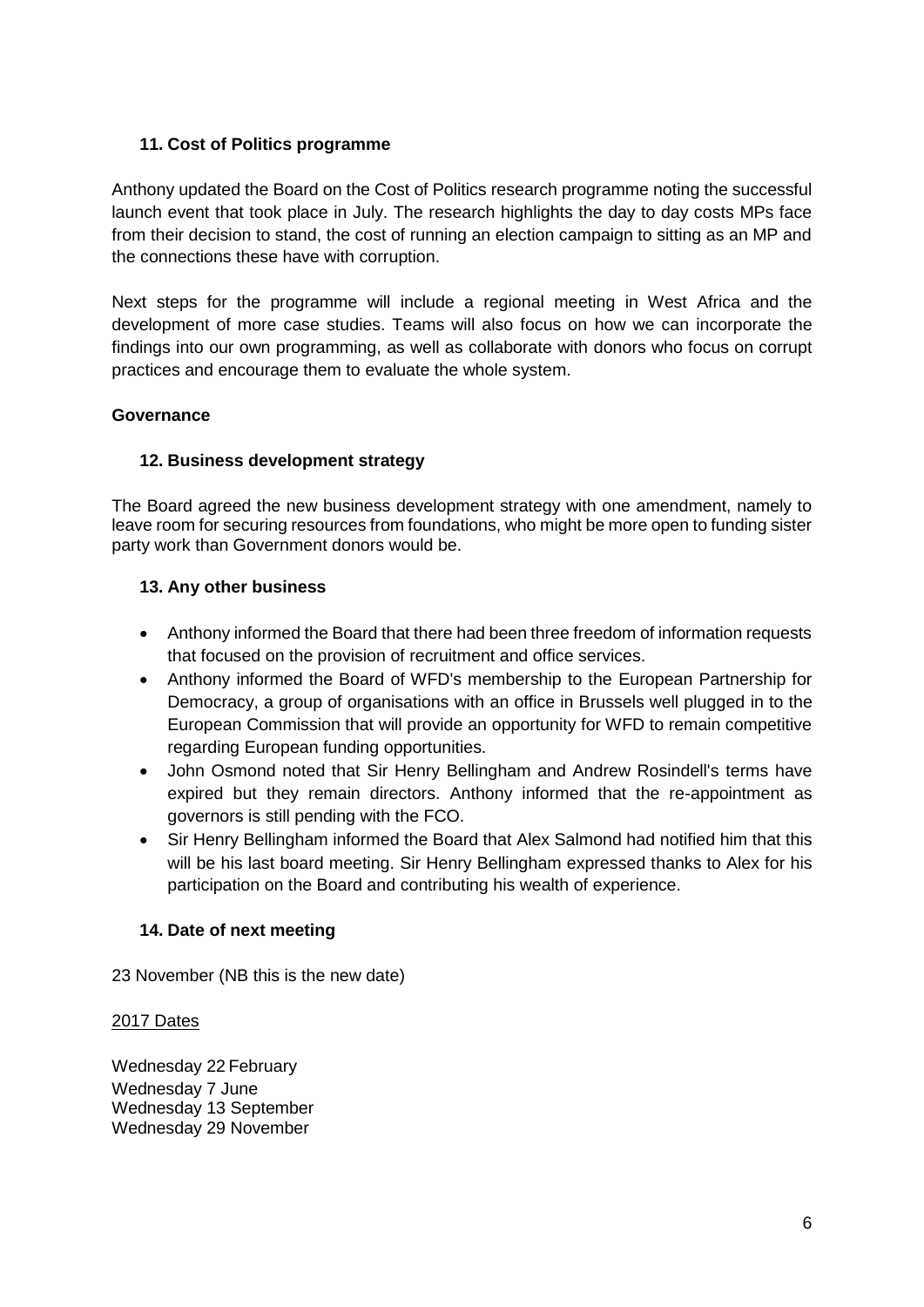#### **The Westminster Foundation for Democracy Limited**

Company number: 2693163

#### **Minutes of Meeting of the Board of Governors held in Room O, Portcullis House, on Wednesday 23 November 2016**

| <b>Present</b> | Sir Henry Bellingham MP (Chair)  |
|----------------|----------------------------------|
|                | <b>Bronwen Manby</b>             |
|                | John Osmond                      |
|                | Andrew Rosindell MP              |
|                | Simon Walker                     |
|                | <b>Ken Caldwell</b>              |
|                | Rushanara Ali MP                 |
|                | Dame Margaret Hodge MP           |
|                | Tasmina Ahmed-Sheikh MP          |
|                | Anthony Smith (CEO)              |
|                | Paul Naismith (Finance Director) |
|                |                                  |

**In attendance Kerrie Doogan-Turner (Board Secretary)** 

#### **1. Apologies**

Sir Jeffrey Donaldson sent his apologies.

#### **2. Conflicts of interest**

There were no new conflicts of interest to declare.

**3. Matters arising** 

#### **Minutes of Board meeting** held on 14 September 2016 (Document 1)

Action points from the last meeting were completed, including a letter to FCO and DFID Ministers sent in September and a review of spending that will be covered under item 5 at this meeting.

John Osmond noted the agreement that management accounts would be circulated and wanted the record amended to reflect that.

The Board approved the minutes subject to amendments

#### **Update items**

**4. CEO's Report** (Document 2)

#### **Capacity**

Anthony Smith expanded on the points about capacity in his report, noting a relationship with other agenda items like the risk register and policy issue on the mid-term review of the WFD strategy. Anthony outlined plans to strengthen the central staff capacity of the organisation in line with the increased activity of the organisation – the spend on overheads had fallen from 13% to 7% of income in the past two years as revenues increased. The additional capacity would take overheads to approximately 9% of income, which was well within acceptable levels.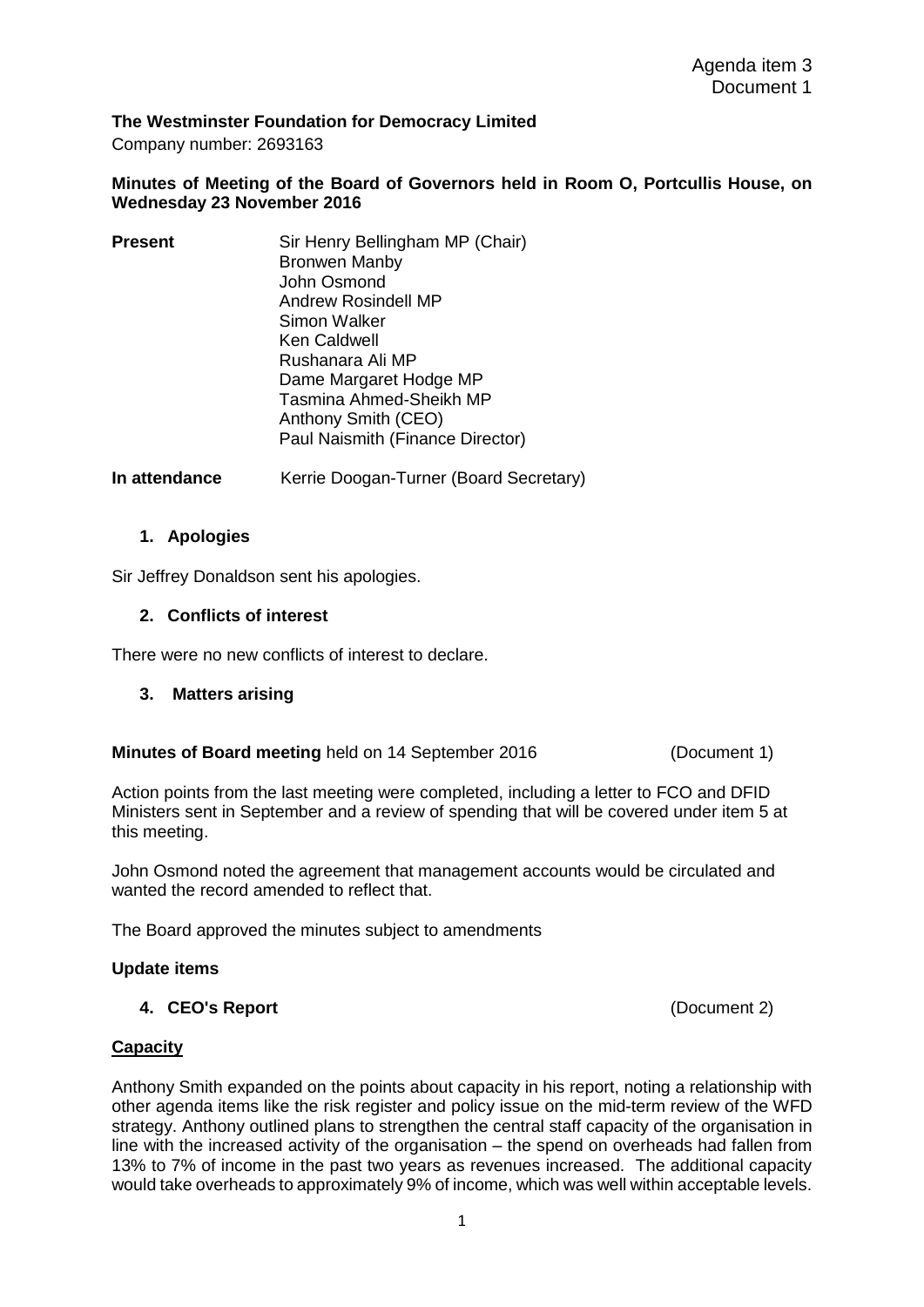The areas he felt needed additional support included:

- Finance
- HR
- Programme design, monitoring and quality assurance, and gender
- IT system

The issue of capacity was connected to an increase in third-party funding. WFD needed to deliver high quality programmes in greater volume and ensure that we were able to manage additional resources properly. Anthony suggested further discussion of these issues at the next Audit and Risk Committee (ARC).

#### **FCO/DFID engagement**

The WFD ministerial meeting was due to take place on 6 December (subsequently postponed to 17 January) with the main agenda item focusing on the letter from the Board of Governors in September that sought further Government backing for WFD.

Anthony noted engagement with the Foreign Secretary at the launch of the Kosovo programme and as a member of the FCO advisory group on human rights that held its first meeting the previous week.

#### **Board discussion on WFD's capacity:**

Sir Henry Bellingham supported an increase in capacity but advised remaining below the sector average given the publicly funded nature of the organisation. He welcomed the opportunity for WFD to contribute to UK soft power in a post-Brexit world and thought that WFD's growth had been the result of hard-work and determination.

Dame Margaret Hodge said that further discussion and clarity on overheads was needed, bearing in mind the practices in other relevant organisations. Ken Caldwell believed that 10% of revenues was a typical figure for overheads in the sector but noted the difficulty in measurement. He would worry that organisations working on overheads of less than 7-8% were under managed - WFD was now close to the low side. Margaret Hodge was happy with that clarification but cautioned about the current economic climate and reviews of public expenditure. Ken said that the Programme Quality Committee should review the approach to strengthening monitoring and evaluation.

Andrew Rosindell shared Margaret Hodge's concerns about expenditure of public funds and said he would welcome more information on staffing levels, including in the political party offices.

John Osmond was in favour of investing in capacity and capability to meet expectations based on how the nature of the business has changed since the last grant (third-party funds have increased from 15% to 40% of total revenues). John shared the caution of other Board members but felt comfortable with overheads of 10% or below. He did note a potential confusion between the need for additional overheads and the relationship this has to the delivery of bids.

Simon Walker was sympathetic to the case for additional investment in capacity. In the postreferendum environment, he felt there was a clear need for expansion in the soft power role of the UK and welcomed gearing up to that.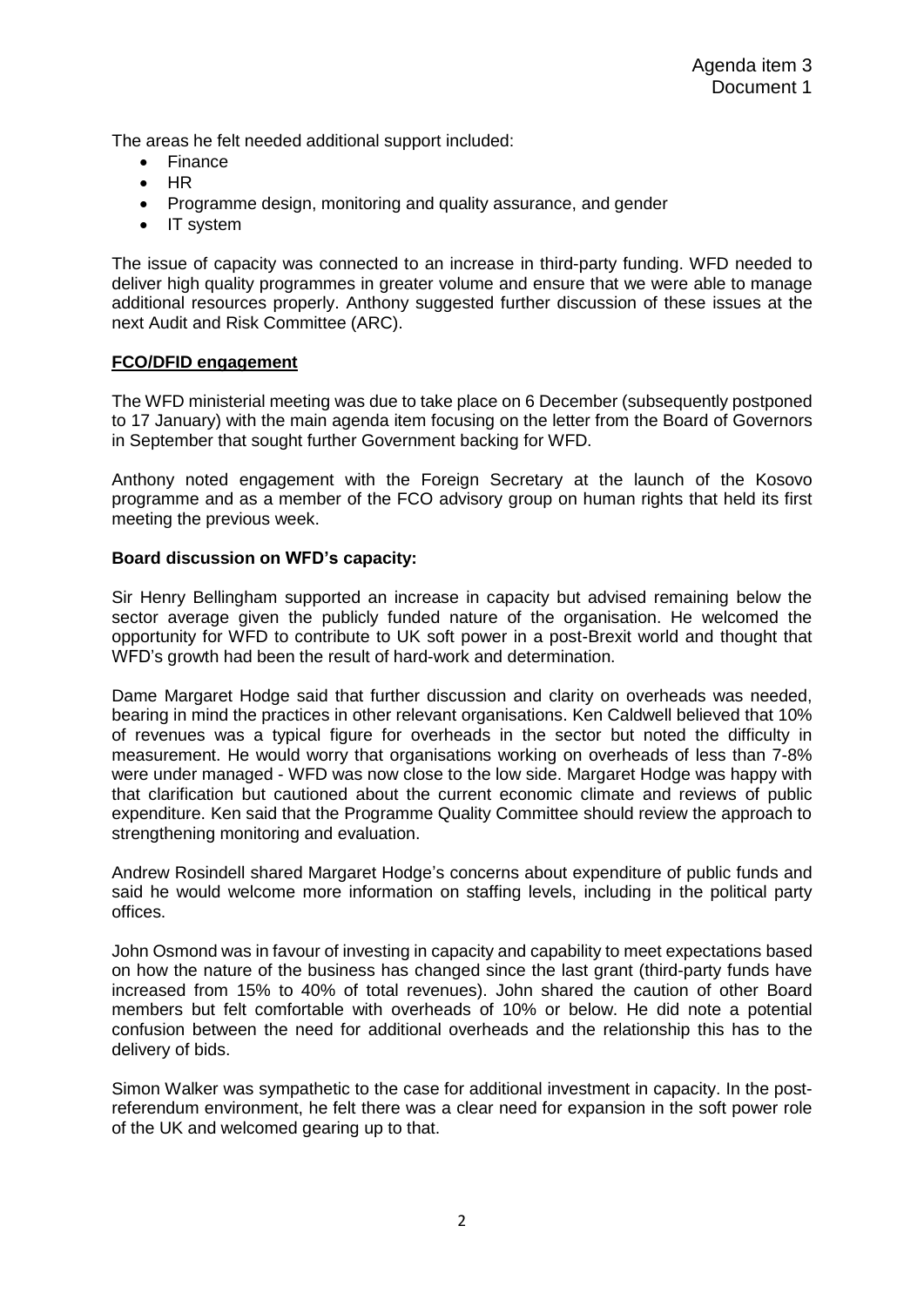Tasmina Ahmed-Sheikh noted the strategic importance of a gender adviser for WFD. This was an area that should be at the forefront of the organisation's work. Margaret Hodge agreed on the importance of promoting women's empowerment but wanted to see it mainstreamed - the use of a Gender Adviser should not result in the issue being side-lined. Rushanara Ali asked for information about the current gender balance of WFD staff.

Rushanara Ali said that while growth was important, WFD also needed to have contingency plans in case of a reduction in funds.

**Action point 1: Anthony Smith to circulate a note to the Board on growth and corporate costs, including contingency arrangements in case of lower than expected growth. Anthony Smith also to circulate a note on gender balance of WFD staff.**

#### **Oversight and Performance Monitoring**

#### **5. Quarterly progress report**

*For Review:*

- *Progress on performance targets*
- *Budget implementation*

#### *For approval:*

*Budget reallocation in light of spend to date*

Paul Naismith provided an overview of the quarterly progress report.

On the budget, he noted that the prospective income had been reduced since some anticipated revenues had not yet been confirmed. As far as spend was concerned, the parliamentary and political party teams were forecasting full spend. Compared to last year, the teams, including the parties, were more advanced in their planning which gave more confidence about the likely outturn. Spend on corporate overheads had increased due to investments in IT and training. Overall, Paul was confident of achieving break even this financial year.

The pipeline of opportunities for next year was healthy (as discussed at the last ARC meeting), though of course attention was needed to prevent over reliance on unsecured revenue.

Board members commented on the presentation of the progress report, with some requests for additional detail, and looked forward to getting remote access to WFD documents. Bronwen Manby felt the at-a-glance document was a useful addition to the management accounts.

#### **Action Point 2: Paul Naismith to circulate full management accounts**

#### **6. Risk Management**

The main risk discussed was Risk 11, namely lack of capacity to respond to increased programme activity. The Board referred back to the discussion on the CEO's report.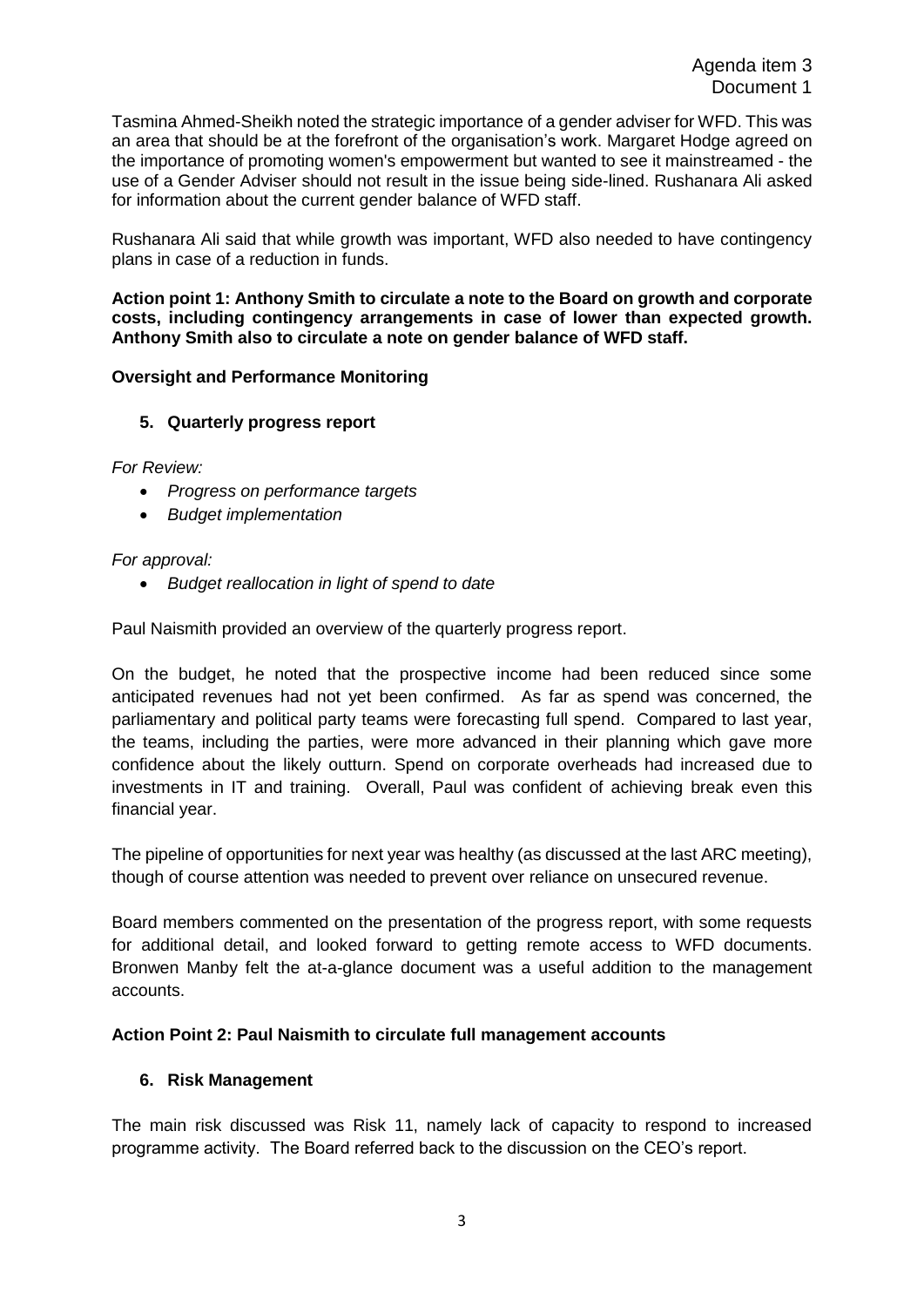## **7. Summary of programmes**

The Board welcomed the summary information on WFD programmes and made suggestions for improving the presentation, eg on inclusion of budget information. The Board felt that the overview of programming reinforced the points made in previous discussions about the importance of sharing information between programmes and collaborating closely when different programmes were present in the same country.

## **8. Report of Audit and Risk Assurance Committee**

John Osmond summarised the discussion at the last Audit and Risk Assurance meeting, particularly related to design and operational effectiveness of WFD programmes. In general, programming processes needs to continue to improve, and John noted the link to the capacity point outlined in the CEO's report.

Margaret Hodge had asked about the lack of reports of fraud, corruption or whistleblowing over the last year, which was surprising considering the environment we operate in. Anthony Smith responded that a major reason for this was that WFD does not transfer money to other organisations but manages it within our own systems, eg to organise visits, and pay for salaries and office costs. There is therefore less scope for fraud. However, our audit processes, including of country offices, continue to review key areas of risk.

## **9. Report of Programme Quality Committee, 10 November**

Ken Caldwell apologised for the delay in distribution of the report and minutes due to the proximity of the previous meeting to the Board.

#### **Gender**

Bronwen Manby noted the excellent presentation on gender at the last meeting, including the positive feedback from beneficiaries of WFD programmes. Bronwen was confident that the WFD team would be able to mainstream the policy across the organisation.

#### Kosovo

Andrew Rosindell requested clarification about the new programme in Kosovo and the level of involvement from Political Party offices. Anthony Smith recalled the discussions with political party offices. He noted that the Embassy in Kosovo wanted to address concerns about the performance of political parties in new ways. Where there are relationships with UK parties he would like to use these to help improve the performance of the parties in Kosovo.

Bronwen Manby noted that the Kosovo programme complemented the integrated programme model and wondered whether it could be used more widely - a lot of progress has been made with this model but there was still a way to go.

#### **Governance**

#### **10. Board membership**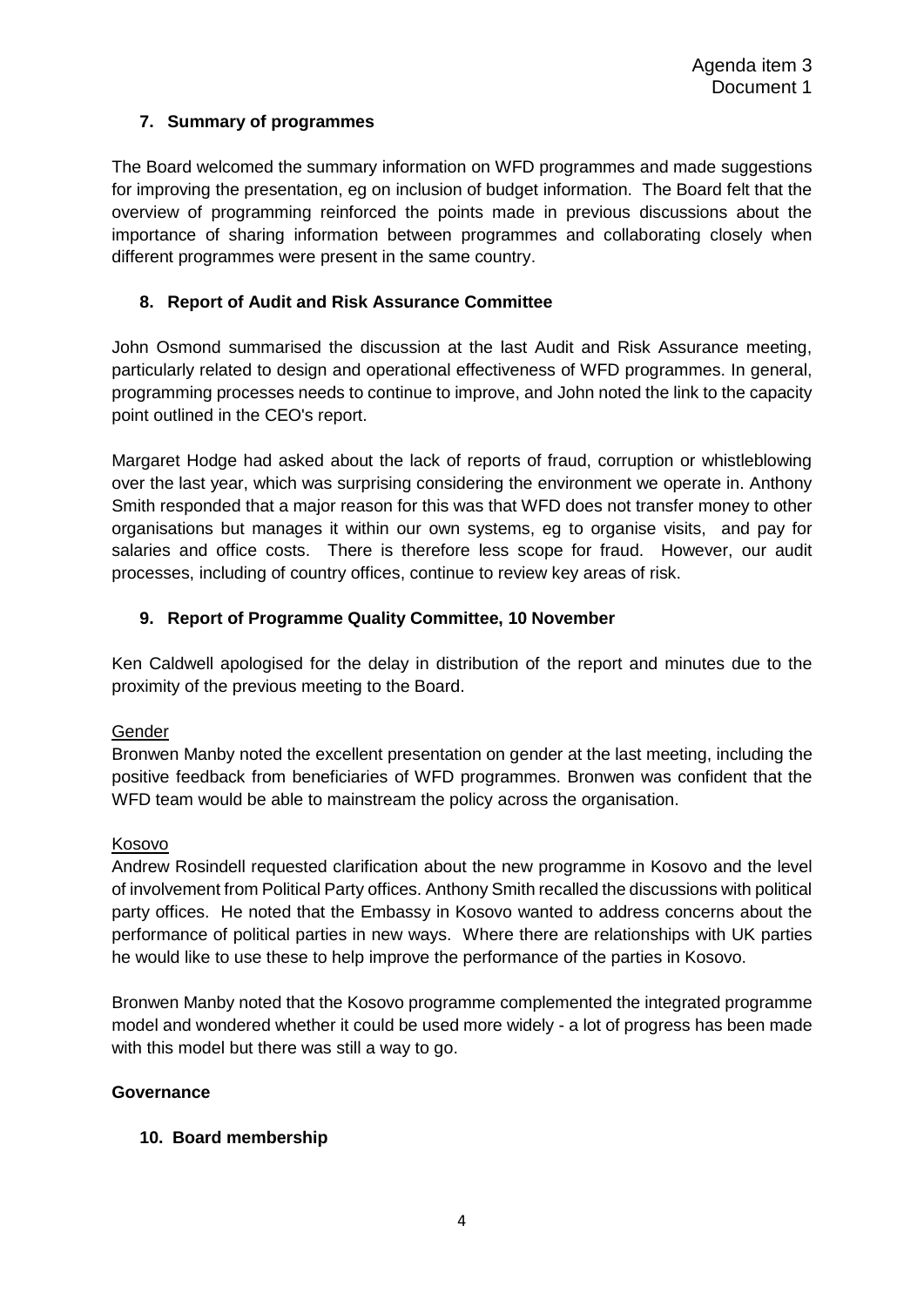Henry Bellingham formally welcomed Tasmina Ahmed-Sheikh to the Board of Governors and thanked Bronwen Manby for the great work she had done in her time as Governor. Henry Bellingham noted that interviews for Bronwen's successor were scheduled for the end of January 2017 and her successor might not be in place by the February Board meeting.

## **Policy**

## **11. Preparation for Mid-Term Review of WFD Strategy**

Anthony Smith explained the procedure for updating the WFD strategy (2015-2020) through a mid-term review in 2017 and sought Board agreement on the timing for the review. A draft outline for the strategy re-fresh will be submitted for Board approval at the next Board meeting in February.

Anthony believed that changes to the strategy were required for three reasons:

- 1. To reflect the knowledge gained by the organisation since the triennial review was conducted in 2014, including recognition of the need for greater flexibility in our approach to addressing the challenges countries transitioning to democracy face.
- 2. To outline WFD's ambition for increased impact on democracy support given the importance in pursuing the UK's international priorities following the decision to leave the European Union.
- 3. To reinforce some pillars of WFD's current work, eg on elections, that were not foreseen in the original strategy document.

Anthony noted that a possible sequence was for the strategy to be published in April, followed by the mid-term evaluation and then the next triennial review. We would then be able to submit a proposal for further funding starting in the 2018/19 financial year.

Henry Bellingham welcomed this approach and noted the relevance to the next WFD meeting with FCO and DFID ministers. Anthony felt that WFD's objective for that meeting would be to reach a shared view on the UK's commitment to democracy support and the way in which that could be part of our approach to promoting security, stability and prosperity in the world.

Anthony Smith noted that WFD's work was relatively low cost and noted the overlap between supporting democracy and effective governance on the one hand and other UK Government priorities like trade and defence.

Bronwen Manby welcomed a refresh of the strategy to make it more focused, including on opportunities for integrated programming, civil society support and women's empowerment. Bronwen also supported additional work on elections support. Ken Caldwell felt that the current political context was important for WFD and a big moment of opportunity for additional impact on UK priorities. Rushanara Ali agreed and added that evidence generated by the research programme could be better incorporated into WFD's core mission.